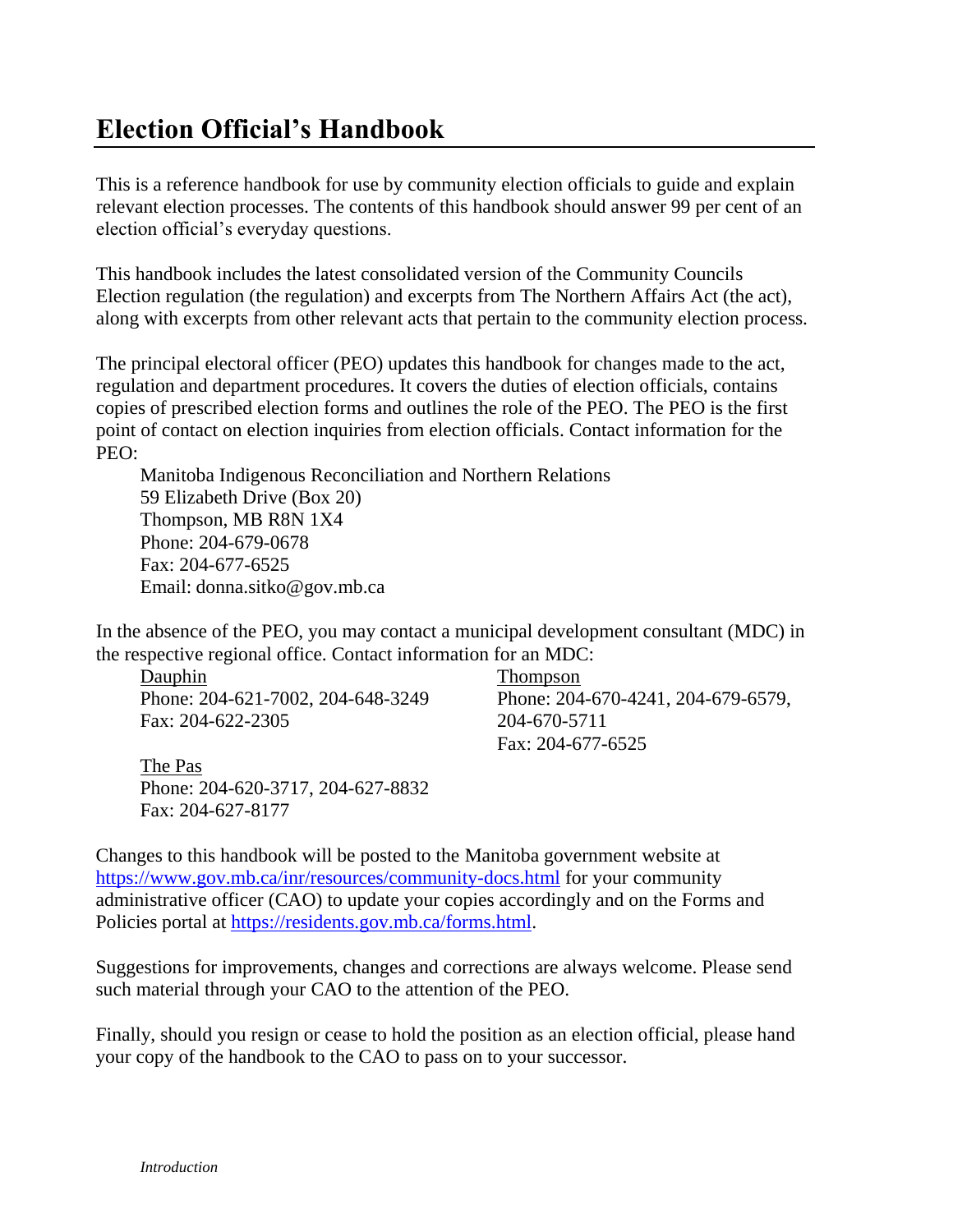# **Contents**

# **Election Officials**

# **Senior Election Official's Duties**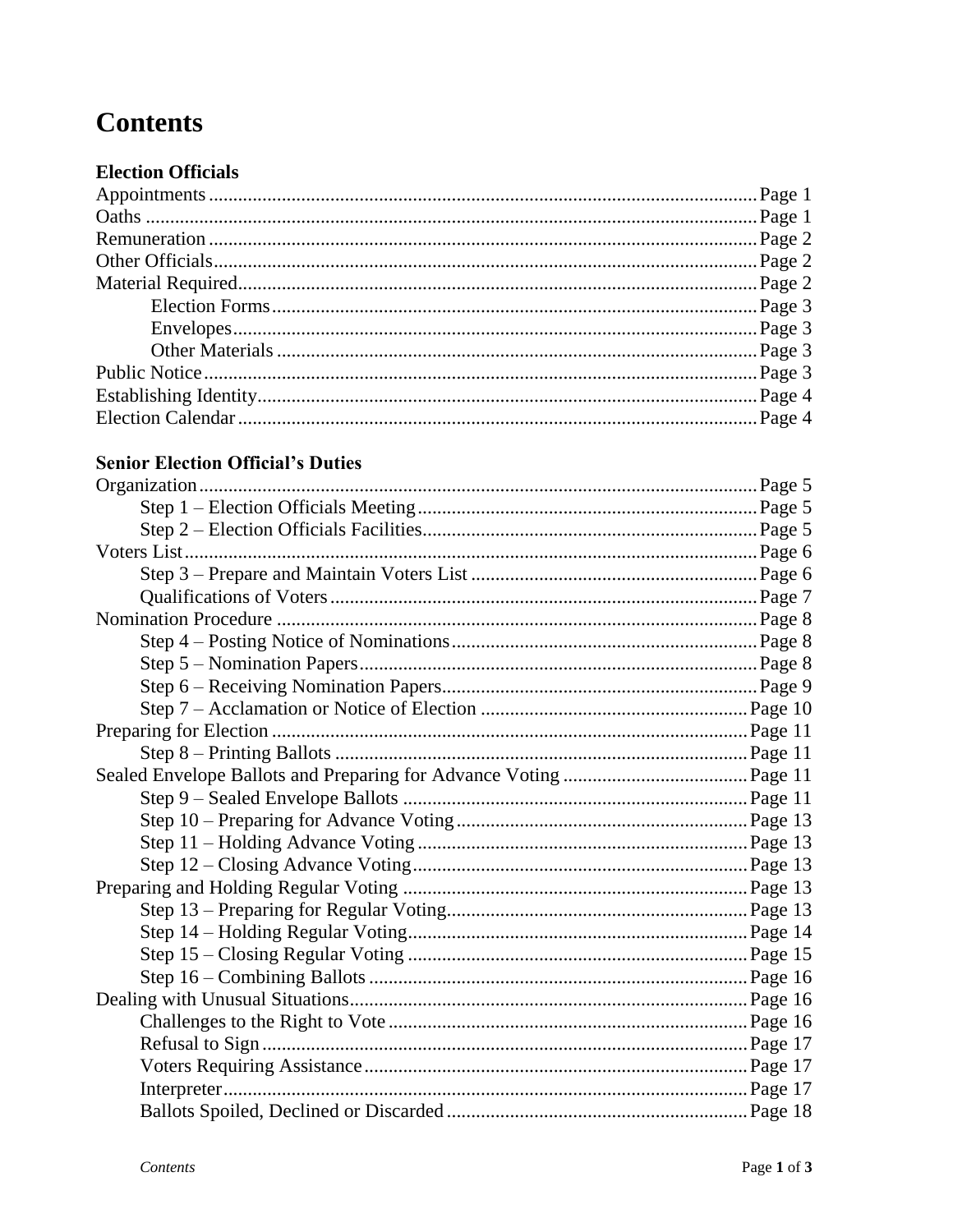| Page 18  |
|----------|
| .Page 18 |
| Page 19  |
| Page 19  |
| Page 20  |
| Page 20  |
| Page 20  |
| Page 21  |
| Page 21  |
|          |
| Page 22  |
| Page 22  |
| Page 22  |
| Page 22  |
| Page 23  |
| Page 23  |

# **Voting Official's Duties**

# **Department Staff Roles**

# **Election Material**

# **Appendices**

Appendix A – Excerpts from The Manitoba Evidence Act Appendix  $B -$ Election Forms

- Form  $1$  Declaration of Election Official
- Form  $2 V$ oters List
- Form 3 Notice of Voters List/Personal Security Protection
- Form  $3A Annual Public Notice$
- Form  $4 -$  Application for Personal Security Protection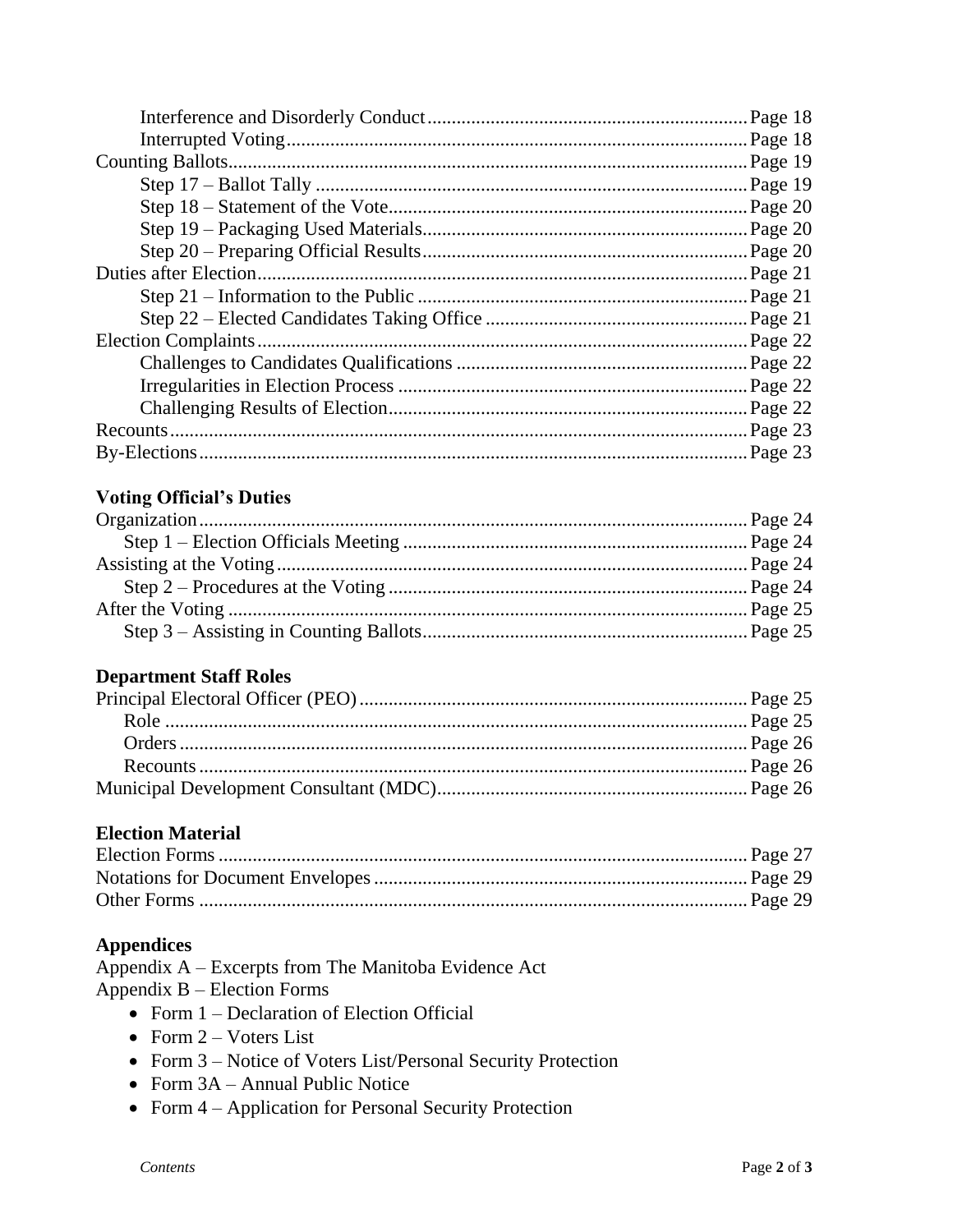- Form 5 Personal Security Certificate
- Form  $6$  Notice of Nominations
- Form 7 Candidate Nomination
- Form 8 Declaration of Candidate
- Form 9 Candidate Withdrawal
- Form  $10$  Scrutineer Appointment
- Form  $11$  Notice of Election
- Form 12 Information Sheet for Scrutineers
- Form  $13 -$ Oath of Scrutineer
- Form  $14$  Ballots (Separate, Composite)
- Form  $15$  Directions for Voting
- Form  $16 -$ Oath of Voter
- Form 17 Oath of Person Assisting a Voter
- Form  $18 -$ Oath of Interpreter
- Form 19 Application to Vote by Sealed Envelope
- Form 20 Instructions for Voting by Sealed Envelope
- Form  $21$  Voting by Sealed Envelope
- Form 22 Ballot Account
- Form 23 Statement of the Vote
- Form 24 Statement of Official Results
- Form 25 Oath of Office for Members of Council

Appendix C – Notations for Document Envelopes

- Envelope  $A -$ Accepted Ballots
- Envelope  $B -$  Accepted Ballots that were Objected to
- Envelope  $C$  Rejected Ballots
- Envelope D Rejected Ballots that were Objected to
- Envelope  $E -$  Spoiled Ballots
- Envelope  $F -$  Declined Ballots
- Envelope  $G Discarded$  Ballots
- $\bullet$  Envelope H Unused Ballots
- Envelope  $I V$ oters List
- Envelope  $J Copy$  of the Statement of the Vote
- Envelope  $K All$  Other Documents Used at the Election

Appendix D – Election Calendar

- Appendix E Community Councils Election Regulation (Office Consolidation)
- Appendix F Excerpts from The Northern Affairs Act
- Appendix G Section 92 (The Municipal Act)
- Appendix H Application for a Declaration Member is Disqualified
- Appendix I Election Offences (The Municipal Councils and School Boards Elections Act)
- Appendix J Application to Challenge an Election
- Appendix  $K -$  Application for Recount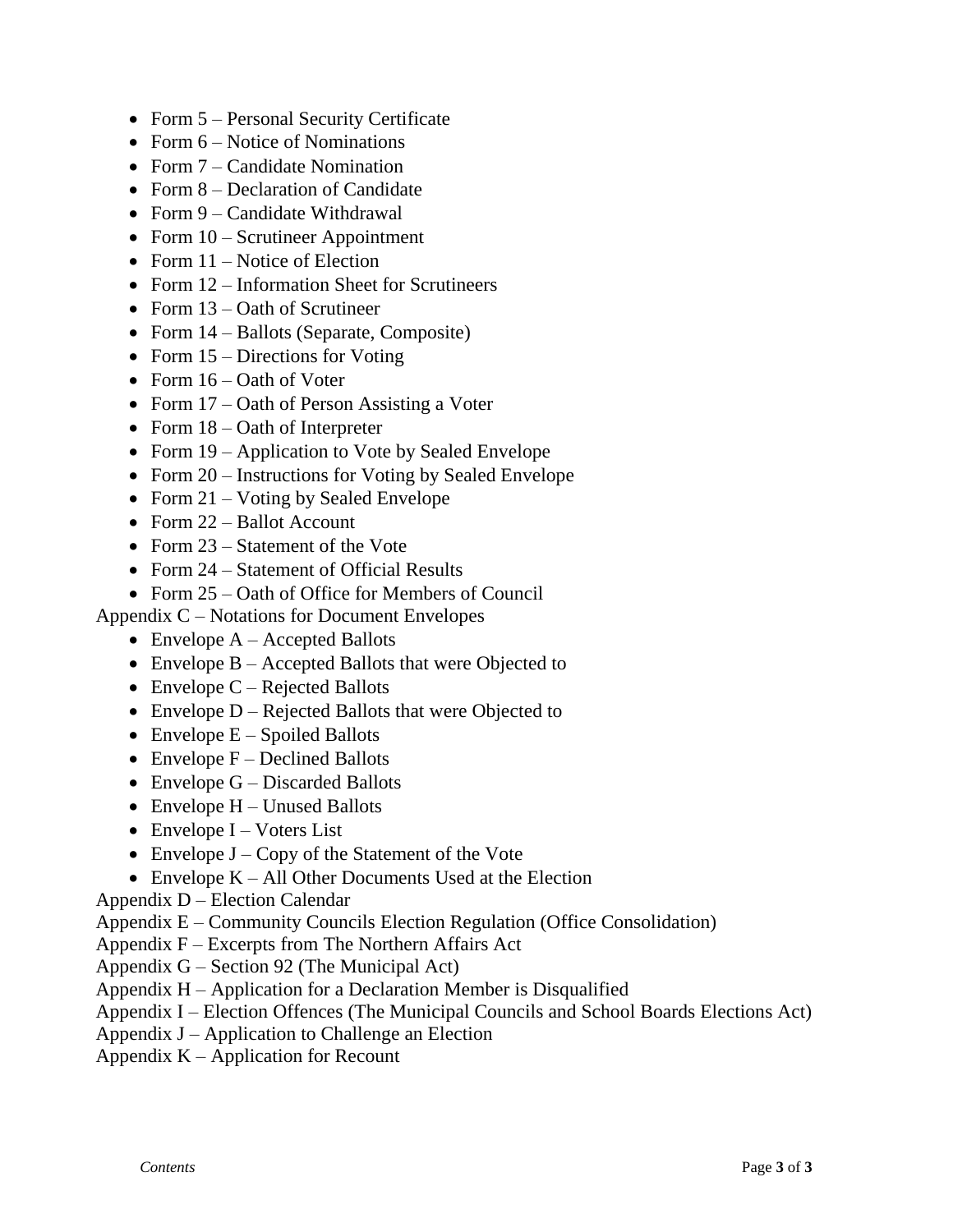| <b>Election Official's Handbook</b> | <b>Part of the Community Management</b> |                      |  |
|-------------------------------------|-----------------------------------------|----------------------|--|
|                                     | <b>Handbook Series</b>                  |                      |  |
|                                     | <b>Effective Date</b>                   | January 2000         |  |
|                                     | <b>Revision Date</b>                    | February 2022        |  |
|                                     | Page Number                             | Page 1 of 30 $\vert$ |  |

# **Election Officials**

## **Appointments**

- [Reg 3] The regulation defines the election officials.
- $[Reg 9(1), (3)]$  The senior election official (SEO) and assistant SEO are appointed by council bylaw. These positions are appointed for life, that is, until the person dies, resigns or ceases to be eligible.
- [Reg 9(4)] When a vacancy in one of these two positions occurs, the council must immediately amend the bylaw and appoint a successor.

#### [Reg 15(1)] The following persons are not eligible to be appointed as an election official:

- **number of the Legislative Assembly and member of the House of** Commons or the Senate of Canada
- member of the council of a community
- ullet us in vert or justice of the peace
- candidate
- **Person prohibited from being an election official by an order made by** the court
- **person under the age of 18**
- **Person who within five years before the proposed appointment was** convicted of or served any part of a term of imprisonment for an indictable offence

[Reg 15(2)] An election official who becomes ineligible must immediately resign.

When an election official resigns, they must resign in writing with the resignation given to the community administrative officer (CAO).

## **Oaths**

| [Reg 13(1)]  | All persons appointed as an election official must take an oath and make the<br>declaration on Form $1$ – Declaration of Election Official.                                                                                                       |
|--------------|---------------------------------------------------------------------------------------------------------------------------------------------------------------------------------------------------------------------------------------------------|
| [ $Reg 14$ ] | An election official has the authority to administer oaths under this regulation<br>in relation to carrying out the election and must not charge for that action.<br>Election officials can swear one another into office, after being appointed. |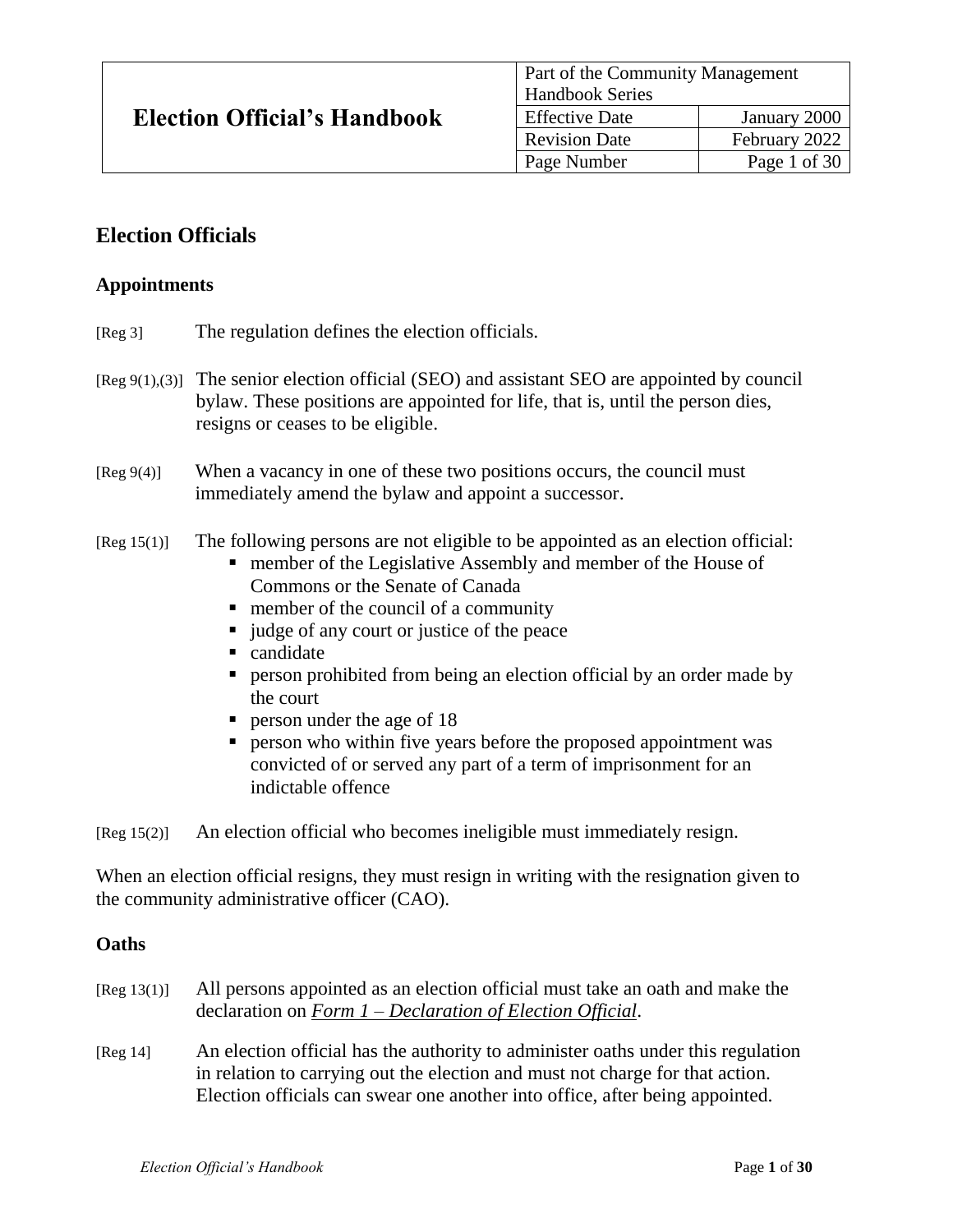The only other persons authorized to administer oaths are as described under subsection 62(1) of The Manitoba Evidence Act provided in Appendix A. This act requires each person who is authorized to administer an oath to indicate their office and if a commissioner for oaths the expiry date on the form being witnessed. An election official administering an oath must indicate, ex. SEO or assistant SEO, under their signature every time an oath is administered.

| [Reg 73(2)] A person assisting a voter is required to take an oath on Form $17 - Oath$ of |
|-------------------------------------------------------------------------------------------|
| Person Assisting a Voter.                                                                 |

[Reg 74(3)] A person appointed as an interpreter is required to take an oath on *Form 18 – Oath of Interpreter*.

## **Remuneration**

[Reg 9(1)] Election officials receive remuneration for their time, according to the time worked and rates set by council in the Election Officials Appointment Bylaw.

The SEO would normally require from one and a half days for acclamation, up to five days for a full election (on average 50 hours for a full election). Any other election officials that assist with the election would normally require one to three days depending on the activities performed. A voting official is paid only for the day of voting.

## **Other Officials**

- [Reg 11(1)] The SEO has the authority to appoint one or more election officials for one election at a time. Such appointments are limited to voting officials, interpreters, etc. Election officials, other than those listed and who are appointed by the SEO, do not receive remuneration, unless they are also acting as a voting official at the same time.
- [Reg 11(2)] An election official holds office for the term specified in the appointment.
- [Reg 74(1)] The SEO may appoint a language or sign language interpreter to assist election officials to communicate voting instructions to voters.

The SEO should prepare in advance to have an interpreter on hand or may appoint an election official as interpreter, if the election official is qualified.

## **Material Required**

It is the responsibility of the SEO to ensure sufficient copies of required election material is available to conduct the election. The community may need to purchase election supplies, where such material is not on hand or can not be produced in house. Election supplies can be ordered from the Association of Manitoba Municipalities (AMM) trading company at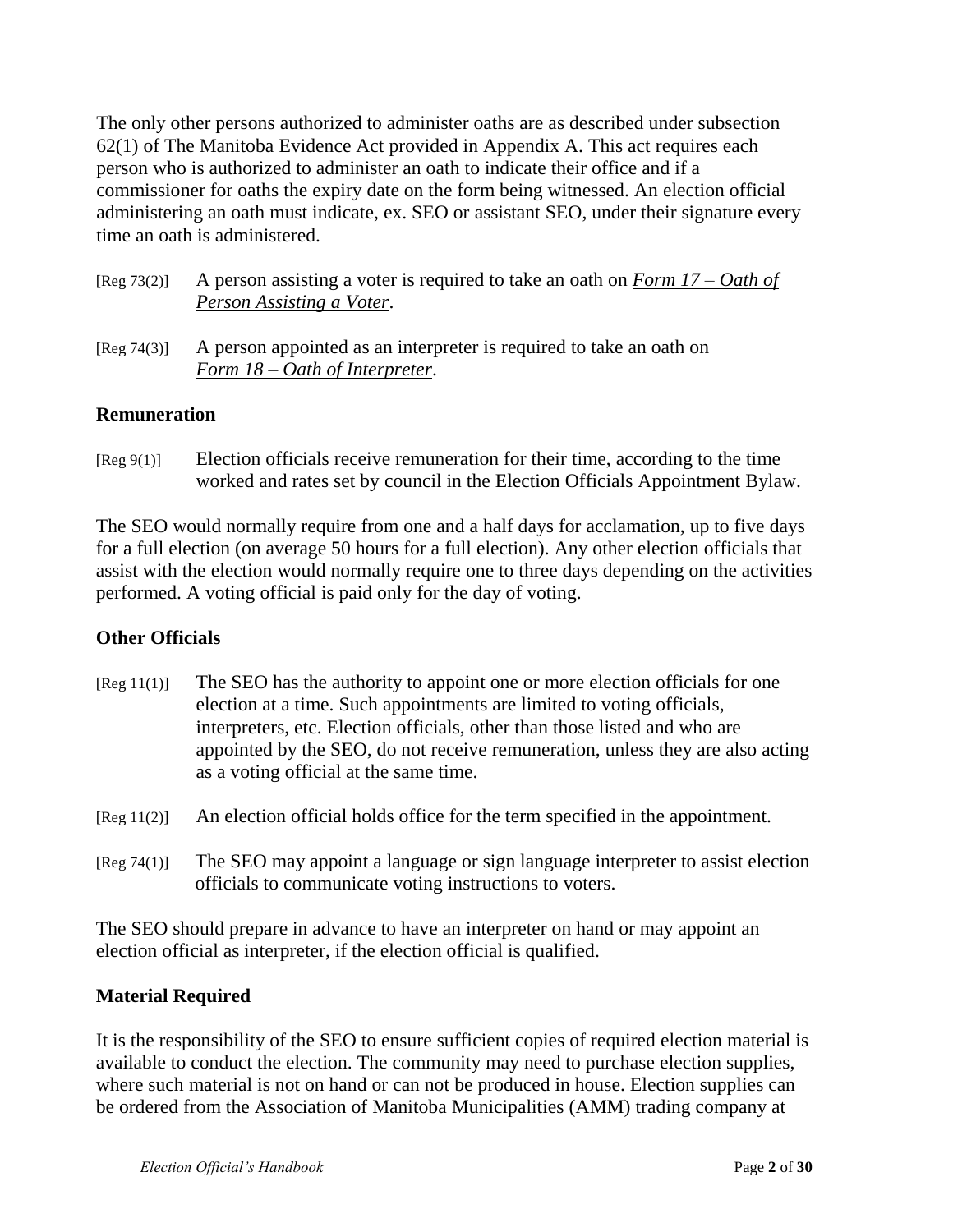[https://www.amm.mb.ca/tradingcompany](https://www.amm.mb.ca/tradingcompany/) then scroll down and click on Election Supplies to view the order sheet or from Municipal World at

[https://www.municipalworld.com/product-category/election-supplies.](https://www.municipalworld.com/product-category/election-supplies/) It is a good idea to obtain from the CAO council's budgeted amount for election expenses.

## **Election Forms**

All prescribed election forms required for the election process are provided in Appendix B, electronically from the principal electoral officer (PEO) and accessible on the Manitoba government website. Each form can be removed to make copies, if required.

#### **Envelopes**

Several different envelopes are used to keep track of the ballots that have been accepted or rejected and other election documents. If short of envelopes, the information from the envelope can be hand written or photocopied and pasted on the outside of the envelope. Notations for document envelopes are provided in Appendix C.

## **Other Materials**

This is a list of other materials required for general information and use at a voting place:

- $\checkmark$  security seals for the ballot boxes six
- $\checkmark$  voting compartments at least two
- $\checkmark$  ballot boxes three (one each for regular, advance and sealed envelope voting)
- $\checkmark$  Bible one copy
- $\checkmark$  assortment of election supplies (ex. voting record, vote tally sheet), pencils (and sharpeners with string for affixing pencils), pens, paper, markers, tape, staplers, rulers, hand sanitizer, flashlight (in case of power outage), lamp or additional light (for voting compartment to assist visually impaired voters), etc.
- $\checkmark$  Community Councils Election regulation one copy
- $\checkmark$  The Northern Affairs Act (excerpt of Part 4) one copy
- Election Official`s Handbook two copies for use by each election official

## **Public Notice**

- [Reg 5] Where a public notice is required, the SEO must post a copy of the notice within a place accessible to the public, in
	- (a) a community office
	- (b) the place of the regular council meetings, if different than the community office
	- (c) at least two other locations in the community
- [Reg 6] Public notices can be combined as long as the requirements of the applicable provisions are met.

The location for election activities to occur as identified in a public notice must be a convenient public building. In addition, public notice can include delivering or mailing the notice to each household in the community to ensure all residents are made aware.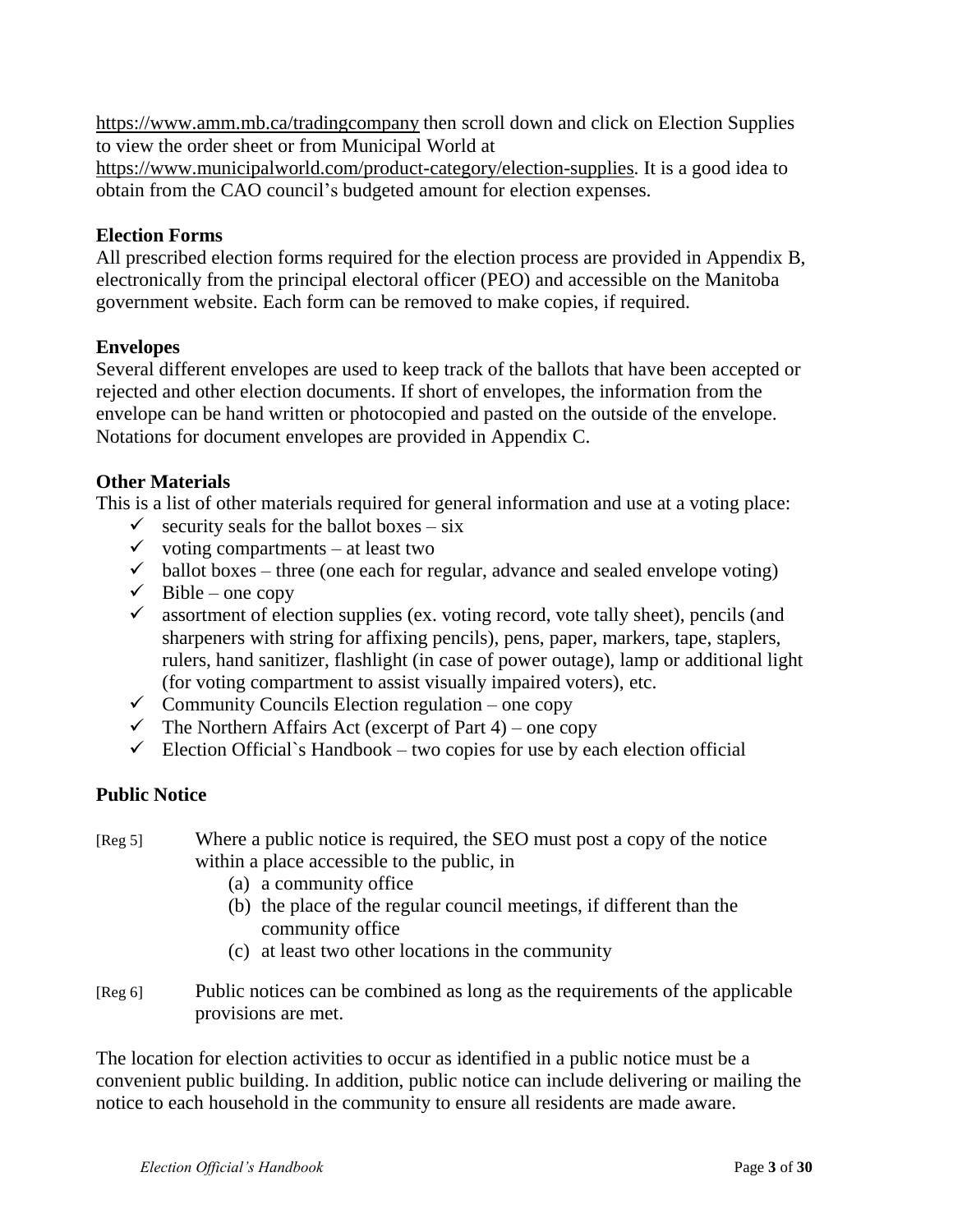# **Establishing Identity**

[Reg 8] A person who is required to establish proof of identity must present an official document issued by a federal, provincial or local government that contains the person's name, residential address and photograph or at least two other documents that provide sufficient evidence to the election official of the person's identity.

## **Election Calendar**

The following is a basic sequence of events from start to finish of the entire election process as outlined in the election calendar:

- time frame during which the voters list must be prepared
- date to post the notice of voters list/personal security protection
- date to post notice of nominations
- date nomination period begins and ends
- date and time when nominations will be accepted
- last date changes to the voters list can be received, except for adding voters at the time of voting or providing a sealed envelope ballot package
- time frame during which a candidate can withdraw their nomination
- date to post the notice of election or acclamation
- date of the advance voting opportunity
- election day, which is the fourth Wednesday in October
- time frame for officially announcing the results

The election calendar, provided in Appendix D, is used by the SEO to insert actual dates for the election events. An electronic copy is available in Excel format. Simply insert a date into the first cell of the calendar, which is the thirty seventh day before the date of the election, and each subsequent date in the election process up to election day is inserted automatically.

The SEO has the flexibility to change the date or dates for nomination day and the required advance voting opportunity within the allowable time frame indicated, but must be held during the hours specified in the regulation. For additional advance voting opportunities, the SEO determines the days and hours to be open within the time frame allowed.

Each time there is an election (regular or by-election), the SEO must forward a copy of the completed and signed election calendar to the PEO prior to the start of the election process.

# **Senior Election Official's Duties**

It is the SEO's duty to see the election process in the community is carried out in accordance to any acts and regulations. The SEO supervises the other election officials and is responsible to both the council and the PEO to ensure the election is conducted properly.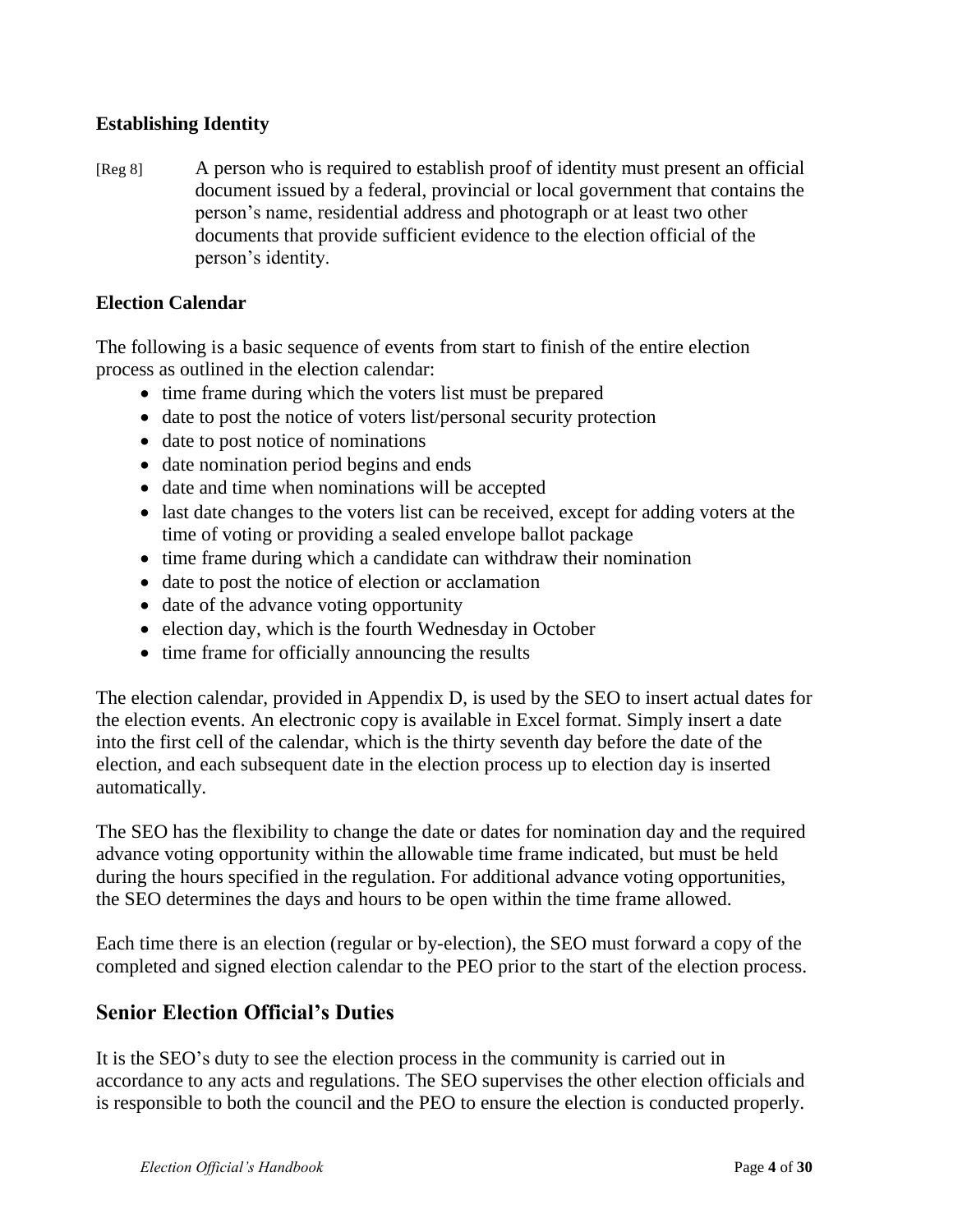General duties of the SEO are outlined under subsection 10(1) of the regulation. A consolidated version of the regulation is provided in Appendix E. The SEO can call upon the PEO for direction in interpreting and applying any acts or regulation provisions.

It is important you are available throughout the election process. Besides your phone and fax number, if you have an email address you can also include it on election forms posted.

## **Organization**

## **Step 1 – Election Officials Meeting**

Before you begin your duties, have a meeting with the other election officials and cover these points:

- 1. Check dates for the election event, as per the election calendar, and forward a copy to the PEO.
- 2. Answer any of your election official's questions on the election procedures.
- 3. Check with your election officials to see if they have the necessary election forms and materials to carry out their duties.
- 4. Make sure all election officials understand the qualifications and disqualifications of voters and candidates.
- 5. Make sure all election officials are properly appointed and undertake the oath on *Form 1 – Declaration of Election Official*.

## **Step 2 – Election Officials Facilities**

[Reg 46] It is your responsibility to ensure proper facilities are available for election officials and for the voting. These facilities MUST be in convenient locations accessible to a majority of voters, including persons with physical disabilities where practical, and are generally owned by the public. It must not be located in a space used as a dwelling, in or on any premises in which a candidate has any estate or interest, or in the part of a premise licensed to allow liquor sales.

It is preferable the voting places are at floor level, with an abundance of parking spaces, an accessible ramp and washroom facilities. It may be beneficial to contact Elections Manitoba toll free: 1-866-628-6837 to inquire about accessible voting places in your community. There should be sufficient room and table space to allow election officials to carry out their work and voters to mark their ballots without anyone seeing how the voter votes. For example, do not set up voting compartments by windows, doorways or exits.

A copy of the regulation and the act must be posted in either your office (or place of doing business) and the council office during the period of the election. It is important the public be able to contact you during the election to obtain and provide information on election events and process.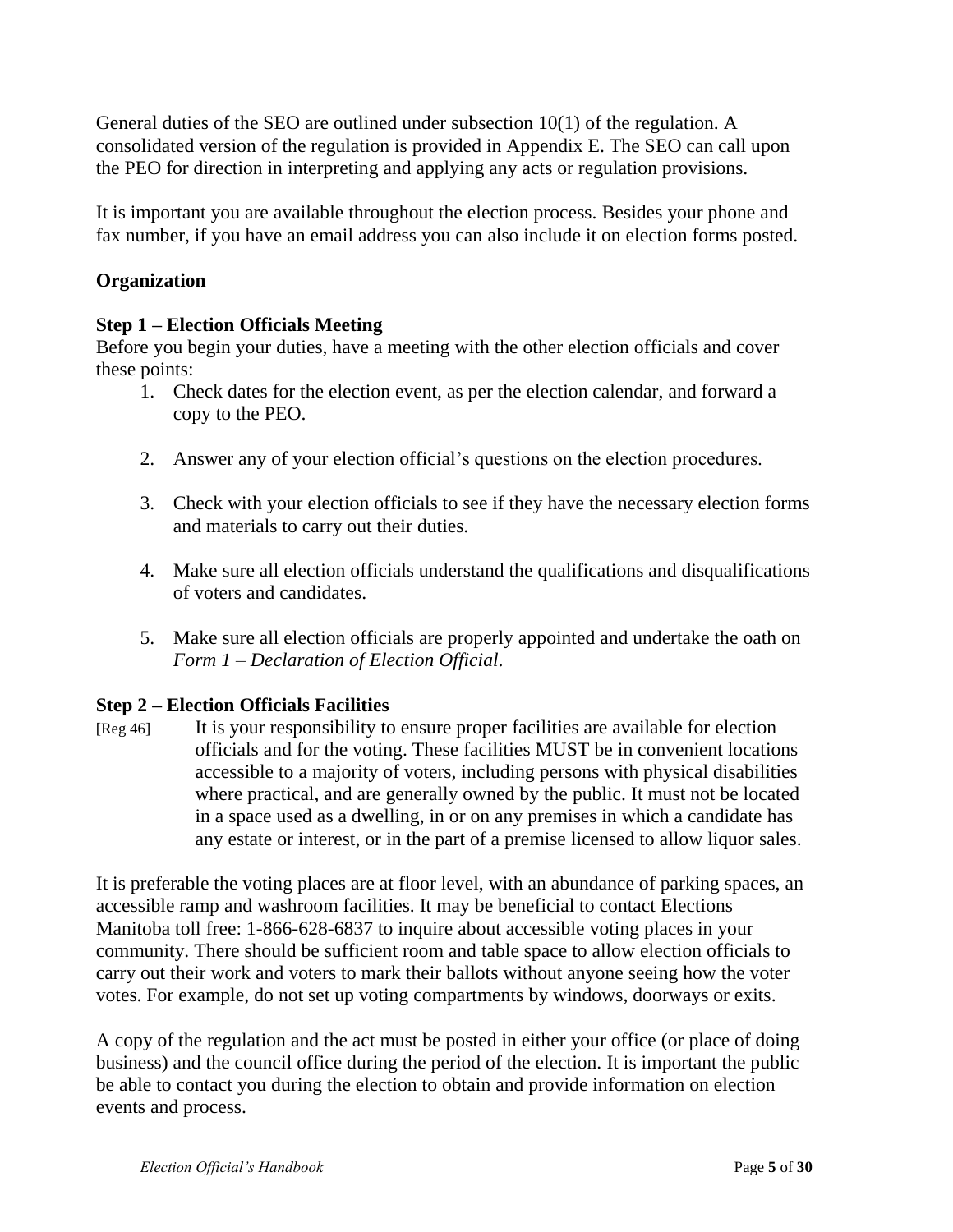## **Voters List**

## **Step 3 – Prepare and Maintain Voters List**

- [Reg 19] It is the responsibility of the SEO to ensure a permanent voters list is prepared on *Form 2 – Voters List*.
- [Reg 22, 23, 24]The SEO will decide the format of the list, including arrangement of names and other required information, whether to prepare or maintain the list on paper or electronically and reproduce in a manner they determine. The voters list must contain every qualified voter along with their name, residential address and mailing address, if different. This may be done by an enumeration, updating a previous years' voters list or accessing a current voters list from Elections Manitoba by phone: 204-945-5755 or email: mvr@elections.mb.ca, Elections Canada toll free: 1-800-463-6868 or a local authority.

Any election official appointed other than the SEO for preparing the voters list is responsible to the SEO. Any costs incurred by the appointee in undertaking official duties will be submitted through the SEO to the CAO for council approval and payment.

- [Reg 26] A person must not knowingly use the information on the voters list for a purpose other than an election which includes preparing or maintaining a voters list under the regulation or another act or enabling a candidate to communicate with voters.
- [Reg 27] Except for adding voters at the time of voting or providing a sealed envelope ballot package, no revisions to the voters list can be made between the close of nominations and election day.
- [Reg 32] At least annually, the SEO must give public notice, on *Form 3 – Notice of Voters List/Personal Security Protection* in an election year or on *Form 3A – Annual Public Notice* in a non-election year, that a person wishing to have their name added, information about themselves on the voters list changed or personal security requests may do so by contacting the SEO. The voters list itself is not posted due to restrictions on use.

If the SEO decides to conduct an enumeration (optional), use the most recent copy of the voters list and review the list:

- for names of deceased persons and those who no longer qualify as voters and remove them from the list
- for any names, which are misspelled or incorrectly entered and correct these
- to add persons who meet the qualifications of a voter, but do not appear on the list
- to determine from a map of the community, if all persons who reside within the **designated** community boundary are covered on the list. If it appears some are missing, then you may choose to go door to door to verify your information.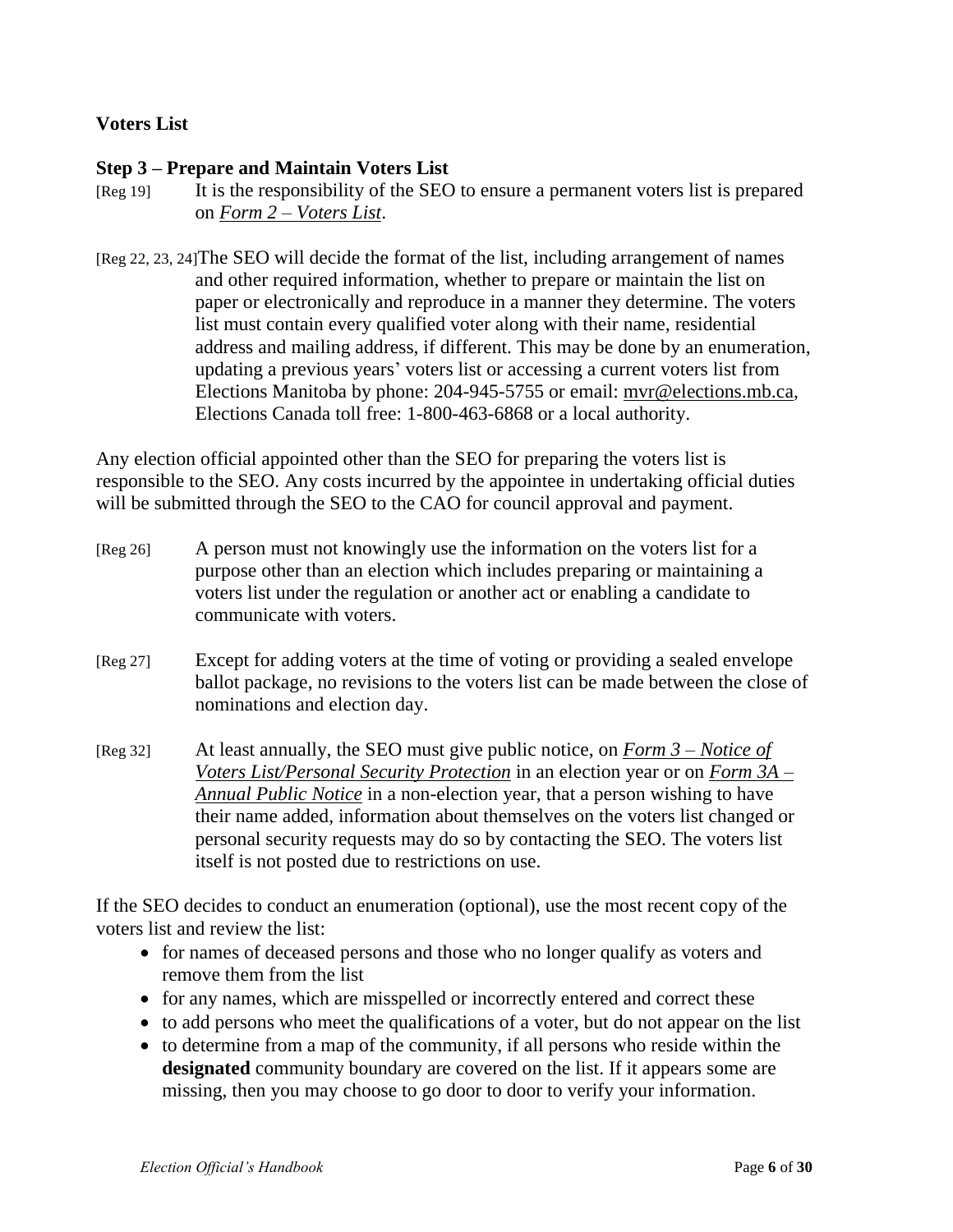- [Reg 30] A voter who wishes to have their name obscured from the voters list must file an application on *Form 4 – Application for Personal Security Protection* with the SEO in person, by mail or by fax. The application must be made before the voters list is closed to revisions and set out the person's name, residential address and include proof of identification. If not filed in person, legible copies of identification may be provided. Upon receipt of an application, the SEO must give the applicant a certificate in *Form 5 – Personal Security Certificate* that includes an identification number to be used as a replacement for the person's name and address. For a voter already on the list, obscure the name and address and replace it with the voter's identification number. If the voter is not on the list, add the person's identification number to the list. Voters who are identified by a number must be placed at the end of the list. A person who is given a personal security certificate may only vote by sealed envelope ballot. The SEO should give the voter a sealed envelope ballot package in *Form 19 – Application to Vote by Sealed Envelope*, *Form 20 – Instructions for Voting by Sealed Envelope* and *Form 21 – Voting by Sealed Envelope*. When applying to vote, the voter must submit their personal security certificate.
- [Reg 33] A candidate is entitled to a copy of the voters list, if requested, during the election period. Advise the candidate to either destroy or return the voters list to the SEO after the election period is over.

## **Qualifications of Voters**

The qualifications of voters are outlined under subsection 82(1) of the act, excerpts of which are provided in Appendix F. A person is qualified to be entered on the voters list and to vote if on the day of the election they are a:

- Canadian citizen who is 18 years of age or older
- resident of the community for at least six months before election day

The place of residence is governed by the following rules:

- 1. A person is a resident of the place where they have their ordinary residence and to which they intend to return when away from it.
- 2. A person may be a resident of only one place at a time.
- 3. A person does not change residence until they have a new residence.

A person's oath regarding their place of residence is conclusive, in the absence of evidence to the contrary. A person who leaves a community for temporary reasons, such as a student attending school outside the community, but who intends to return home after the term ends, is considered a resident.

A person is not entitled to vote at a community election, where the person:

- is required, but refuses to take an oath
- receives or expects to receive a reward for voting at an election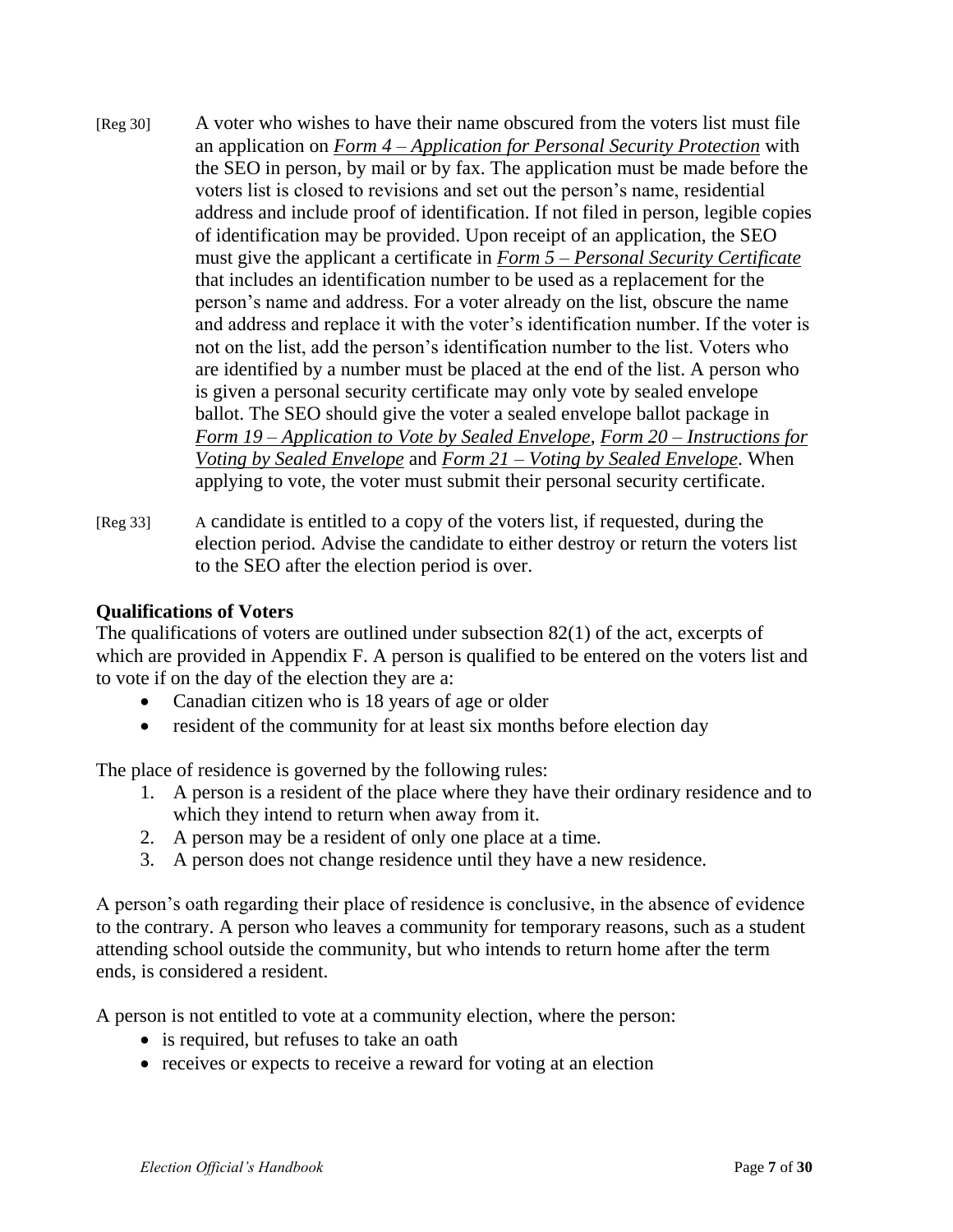- for valuable consideration, provides a vehicle to be used to carry voters, other than the person hiring the vehicle to or from a voting place
- hires, pays or promises to pay for a vehicle for someone other than themselves to travel to a voting place
- is disqualified under the act or is otherwise prohibited by law from voting

A person is not disqualified from voting because they:

- own premises that have been rented for the purpose of the election
- print the voters list or other documents relating to the election
- own or rent out a vehicle in connection with the election and is not used for transporting voters
- is on the clerical staff of a candidate during an election period

An employee of the community, other than the CAO, must request a leave of absence in order to run as a candidate per section 92 of The Municipal Act as cited in Appendix G.

## **Nomination Procedure**

The nomination period begins on the  $21<sup>st</sup>$  day before election day and ends on the  $14<sup>th</sup>$  day before election day.

## **Step 4 – Posting Notice of Nominations**

[Reg 37] You must post a notice of nominations at least seven, but not more than 21 days before nomination period begins. The prescribed notice is contained in *Form 6 – Notice of Nominations*.

## **Step 5 – Nomination Papers**

- [Reg 38] Nomination papers consist of *Form 7 – Candidate Nomination* and *Form 8 – Declaration of Candidate*. Both forms must be completed by a prospective candidate to be accepted by the SEO.
- [Reg 39(1)] Nominations can only be accepted at the place and time specified on the notice of nominations posted in the community.
- [Reg 34] A person may be nominated who is qualified to hold office under sections 83 and 84 of the act and is not ineligible under any act or otherwise prohibited by law from being nominated.

Nomination papers can be handed out at any time after posting notice. Ensure each prospective candidate knows how to complete the forms. Provide a copy of the *Running for Council* guide to all persons requesting nomination papers, so prospective candidates are aware of the qualifications/disqualifications/items that do not disqualify and what is expected of a member of council.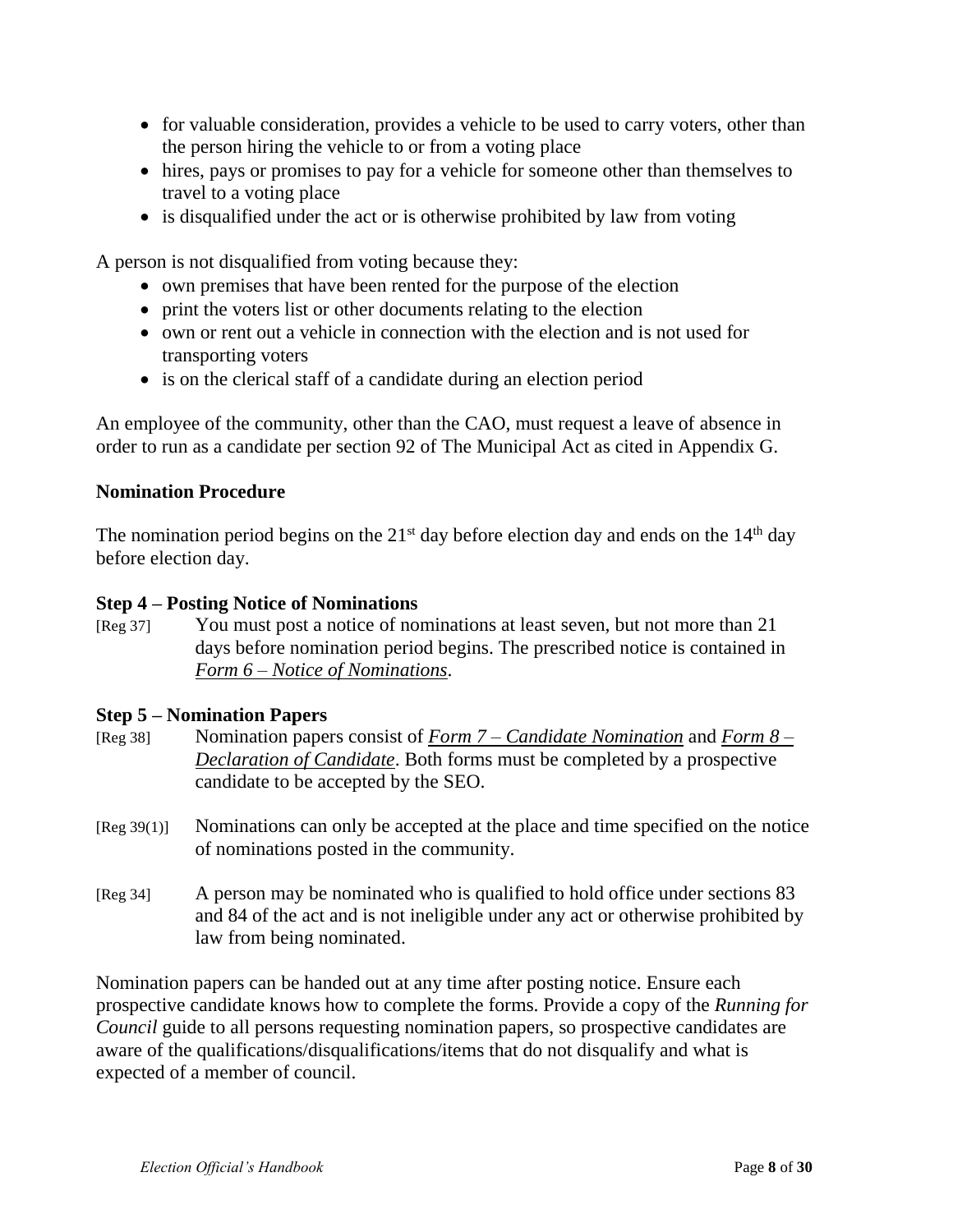- [Reg 35(3)] Inform the person of the hours on nomination day which are from 1 p.m. to 9 p.m. and must be held during the nomination period.
- [Act 78(1),(2)] Inform the person the term of office of a council member is four years and commences 14 days after the day of the respective election and expires 14 days after the day of the next regular election that completes the term.

Members wishing to serve another term do not have to resign their office prior to being nominated.

[Act 78(3)] Inform the person that the term of office of a person filling a vacancy on council begins immediately after the day of the by-election and ends 14 days after the next regular election held to fill the term.

#### **Step 6 – Receiving Nomination Papers**

- [Reg 39(2)] Nomination papers may be filed with the SEO either in person or by an agent, by mail or fax.
- [Reg 41] Before any nomination papers can be accepted, the SEO must verify they are complete and in accordance with the regulation. It is a good idea to have the person presenting the nomination papers read the qualifications and disqualifications of a person seeking council office. A person seeking nomination MUST be a voter of the community and be recorded on the voters list. You must confirm to the prospective candidate if their nomination papers are complete and in accordance with the regulation and have been accepted by you. Forms that are not complete must be refused. Advise the person of the reason for the refusal, so the prospective candidate has the opportunity, if so qualified, to resubmit in proper form.

Ensure the **office** and **term** for which the person is being nominated is properly recorded on the nomination papers. Verify the address qualifying the candidate and their phone number should you need to reach them. The candidate must date and sign the declaration form in the presence of a person authorized to administer an oath. Advise the candidate their name as they have provided on their nomination papers is how it will appear on the ballot. This will ensure they use the name that most clearly identifies them, which may include a nickname, first name with a nickname in brackets, abbreviations and usual names; as opposed to strictly their legal name. Additional name information must not include a candidate's occupation, degree, title, honour or decoration.

A person becomes a candidate once forms are accepted by the SEO. The SEO should encourage candidates to file early in case the nomination is incomplete as this will allow the candidate to make the required corrections to the papers.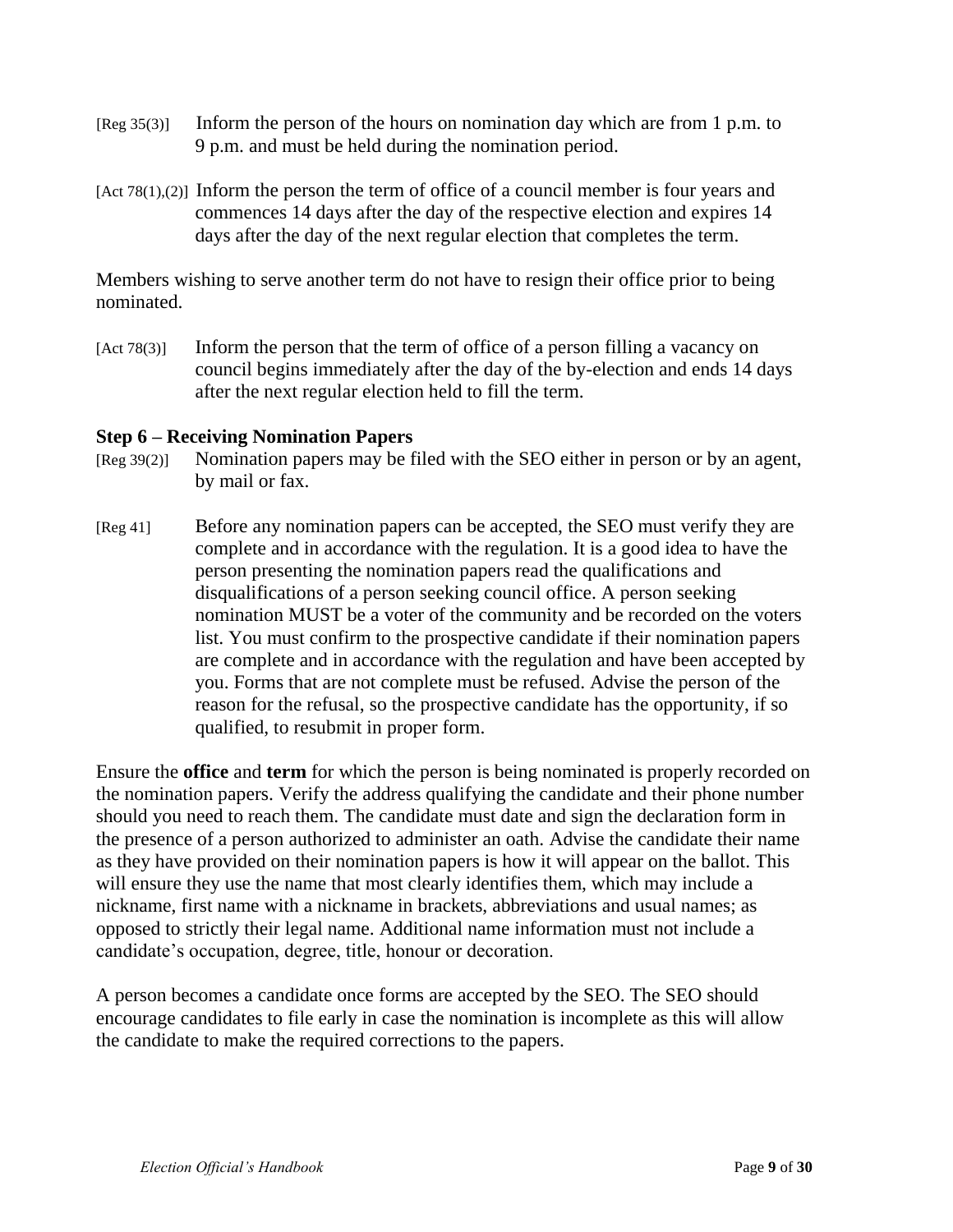- [Reg 40] Potential candidates may come to ask you who is running. This information can be provided when requested. The names of all official candidates will be known when you give public notice of an election or declare by acclamation.
- [Reg 42] Inform the candidate or their agent, a candidate may withdraw only if enough candidates remain to fill the offices to be elected. The withdrawal must be in writing in *Form 9 – Candidate Withdrawal* and handed to the SEO by 2 p.m. on the day after nomination period ends.

# **Step 7 – Acclamation or Notice of Election**

- [Reg 43] After the time for nominations has closed and the period for candidate withdrawals has expired, you will have to determine for each office the number of candidates for which you have accepted nominations. Two possible courses of action can take place: acclamation or notice of election, or a combination of the following two actions.
	- If the number of candidates is equal or less than the number of offices to be filled, you must declare those candidates elected by acclamation.
	- If there are more candidates running for office than there are offices to be filled, you must within two days give public notice of an election in *Form 11 - Notice of Election*.

To prepare declarations of acclamation do the following:

- Declare the candidate(s) elected by acclamation.
- Prepare a statement in *Form 24 Statement of Official Results* of the names of candidates elected by acclamation. Be sure to state the office the candidate has been elected to and the election was by acclamation. You must make a copy of the official results publically available.
- Within two days of declaring the official results, send a copy to the PEO.

To prepare a notice of election do the following:

- Give public notice in *Form 11 – Notice of Election* the names of candidates running for office; dates, times and locations when voting (and alternate voting) will be open; that a person may be required to establish their identity and the manner in which to do so; any other information deemed appropriate.
- If you are going to require all persons who attend a voting place to establish their identity, you must indicate this in the notice, so voters are prepared.
- [Act 89] Where an office is not filled at an election, the remaining council members and the council members who are elected may fill the vacancy by appointing a person who was eligible to be nominated at the election and once appointed is deemed to have been elected at a by-election. This does not apply where the office is not filled due to a tie vote or a candidate has died.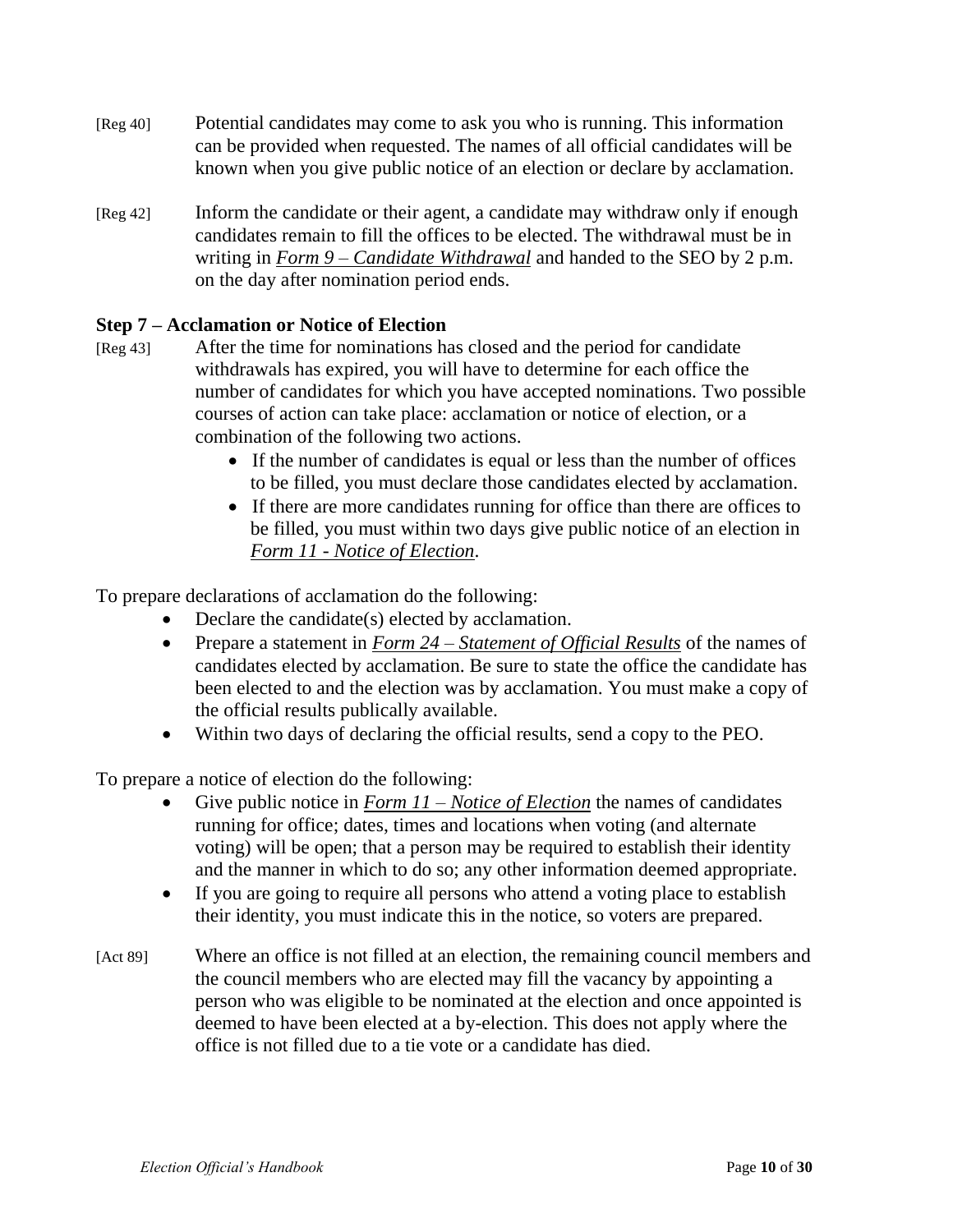[Reg 44] In the unlikely event of a death of a candidate prior to election day, the regulation allows for the continuation of the election. Consult with the PEO immediately, if this occurs.

## **Preparing for Election**

## **Step 8 – Printing Ballots**

[Reg 49(2)] You must determine whether to use separate ballots for each office or composite ballots that combine the contents of two or more separate ballots.

Separate ballots work best if there are a large number of candidates running for mayor and councillor. Using different color ballots to distinguish the two greatly assists with the ballot counting process. Composite ballots are best suited where there is a limited number of candidates running.

- [Reg 50(2)] The ballots, *Form 14 – Ballots (Separate, Composite)*, must have the candidate's names listed in alphabetical order based on their surnames. In the case of identical surnames, use their usual names.
- [Reg 50(4)] There must be separate ballots for mayor and councillors, and for different terms of office. If some councillors are being elected to fill vacant terms, as in a by-election, a separate ballot for the by-election is required.

As SEO, it is your responsibility to arrange for the printing of the necessary number(s) of ballots, ensuring the candidates' names are spelled correctly as provided on their nomination papers and arranged on the ballot according to the regulation. Ballots will be required for sealed envelope requests and advance voting. It is best to have the ballots printed as soon after notice of election as possible.

## **Sealed Envelope Ballots and Preparing for Advance Voting**

## **Step 9 – Sealed Envelope Ballots**

A sealed envelope ballot package in *Form 20 – Instructions for Voting by Sealed Envelope* and *Form 21 – Voting by Sealed Envelope* consists of a folded and initialed ballot, a ballot envelope, a certificate envelope, an outer return envelope and voting instructions.

- [Reg 84(1)] Sealed envelope ballots are allowed to voters who will be unable to go to either an advance or regular voting because of a disability, will be absent from the community or providing care to a person who is unable to leave the home.
- [Reg 30(7)] Persons who applied for and received a personal security certificate may only vote by sealed envelope ballot. When applying to vote, the person must give their personal security certificate to the SEO.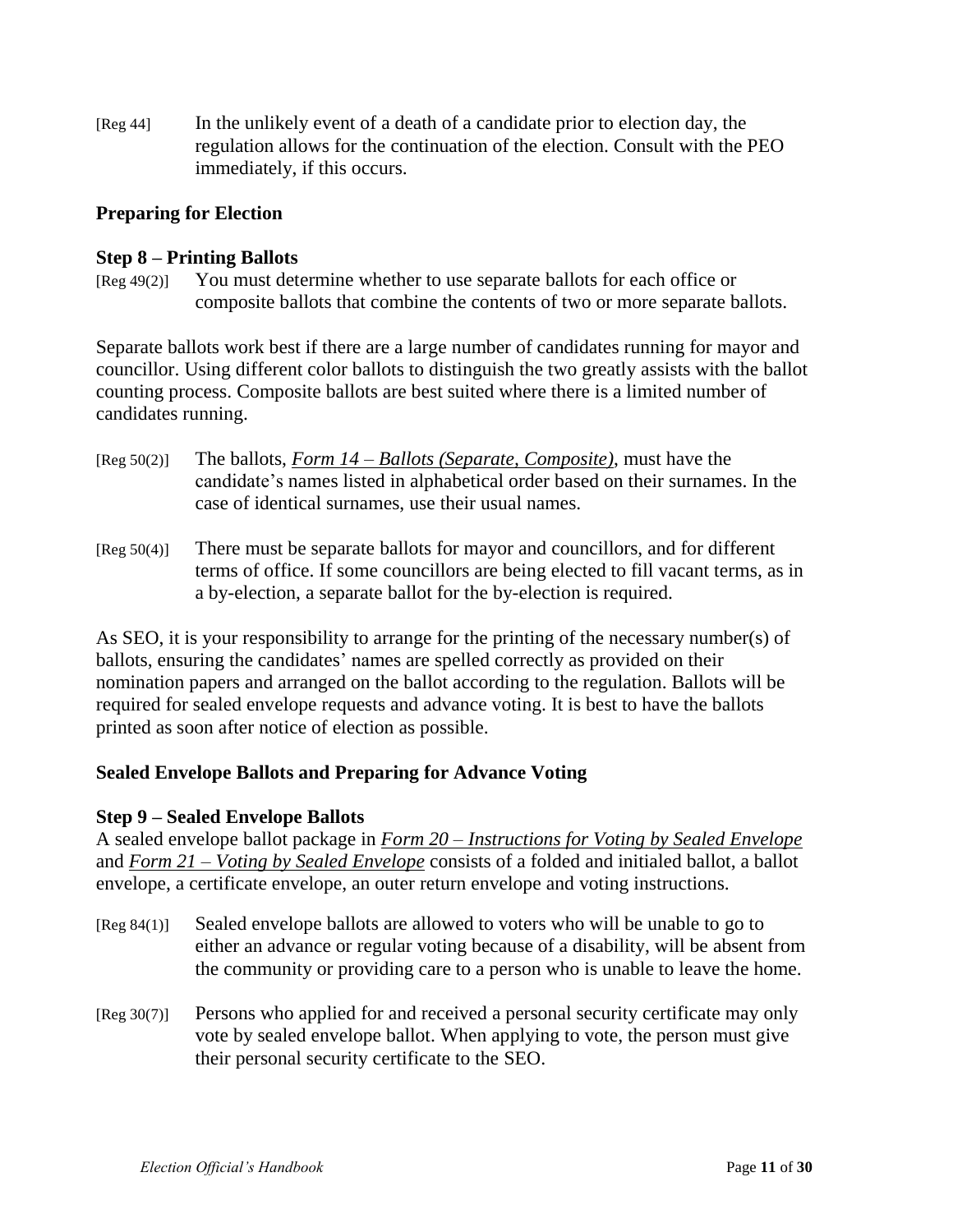- [Reg 84(2)] A voter, who qualifies according to the specified conditions, may file with the SEO *Form 19 – Application to Vote by Sealed Envelope* in person, by mail or fax.
- [Reg 84(3)] The period during which the application must reach the SEO begins 21 days before election day and ends on the third day before election day. If you as SEO are aware of voters who might want to request a sealed envelope ballot package, it is helpful to let them know as soon as possible, so they can comply with the regulation.
- [Reg 85] If a voter applies in person, the SEO will need to check if their name is on the voters list. If not, the voter must complete *Form 16 – Oath of Voter* and establish their identity. The voter will then need to file the application prior to the SEO providing the person a sealed envelope ballot package and adding their name to the voters list.
- $[Reg 86(1),(2)]$  If a voter applies by mail or fax, the SEO upon receiving the application will check if the person's name is on the voters list. If not, the SEO would add their name, if satisfied the voter is qualified and meets the requirements.
- [Reg 86(3)] If an application is received 10 or more days before election day, the SEO must send the voter the sealed envelope ballot package by ordinary mail or deliver the package to the voter. If received less than 10 days, the voter will need to make other arrangements to have the package delivered that is satisfactory to the SEO.
- [Reg 88] You are required to keep a record of all voters to whom a sealed envelope ballot package was sent:
	- in a separate voting record, or in a separate part of the voting record, record the voter's name, residential address and number from the voters list and a sealed envelope ballot package was sent
	- cross the voter's name off the voters list to be used at all voting places

[Reg 89(2),(3),(4)]

Upon receipt of a returned sealed envelope ballot package, you must:

- if satisfied the information on the certificate envelope is valid and the voter can be identified as casting a ballot, remove the ballot envelope containing the ballot, place it in a sealed ballot box and record in the voting record the voter voted
- if not satisfied the voter can be identified or if the ballot is received after 8 p.m. on election day, place the unopened certificate envelope into the envelope that will contain rejected ballots

At the close of regular voting, the ballot envelopes which have been accepted are opened and mixed with the regular voting ballots for the purpose of counting.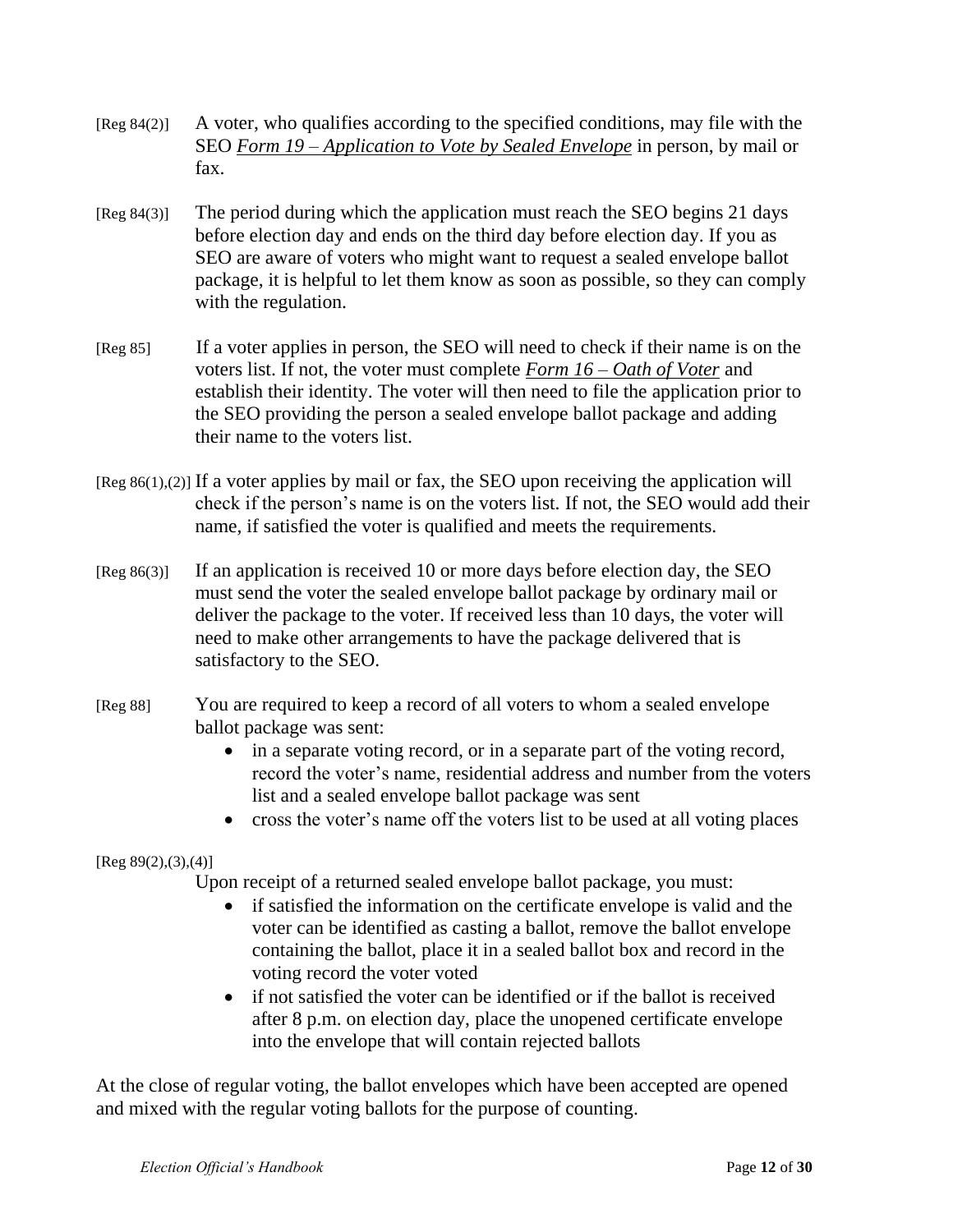## **Step 10 – Preparing for Advance Voting**

In preparing for an advance voting opportunity, follow the same process outlined under regular voting. You will require a separate ballot box for advance voting and a voting record that contains within it the information from the voters list or a separate copy of the voters list.

- [Reg 79] At least one advance voting opportunity must be held between 5 p.m. to 9 p.m. to give voters who cannot vote on election day an opportunity to vote.
- [Reg 80] The SEO may choose to hold additional advance voting opportunities and will determine the days and hours for those to be open.
- [Reg 81(1)] An advance voting opportunity may occur anytime after the ballots have been printed and no later than 48 hours before election day. Typically, the one advance voting opportunity is held seven days before the regular voting.

## **Step 11 – Holding Advance Voting**

All forms completed at an advance voting must be marked to identify them as being completed at the advance voting. The same steps are followed as outlined subsequently under holding regular voting. The SEO must ensure the voters list to be used on election day indicates which voters voted in advance.

## **Step 12 – Closing Advance Voting**

[Reg 82(1)] At the end of the voting time and before leaving, place your seal securely over the opening of the ballot box. The seal must be autographed and the time and date recorded. Invite a person present at the voting place, such as an election official or scrutineer, to place their seal adjacent to yours.

Sort the various forms completed, signed and sworn at the voting place into their properly lettered envelopes. Place all spoiled and declined ballots into their identified envelopes.

[Reg 82(2)] Keep the ballot box and other voting materials used at the advance voting under safekeeping until the regular voting.

At the closing of regular voting, the advance voting box is opened and the advance ballots are mixed with the regular voting ballots for the purpose of counting.

## **Preparing and Holding Regular Voting**

## **Step 13 – Preparing for Regular Voting**

Regular voting is held on the date and at the place and times stated in the notice of election, which is the fourth Wednesday of October as legislated under subsection 79(1) of the act. The year is based on the term of office specified in the election schedule under Part 1, subsection 1(1) of the regulation.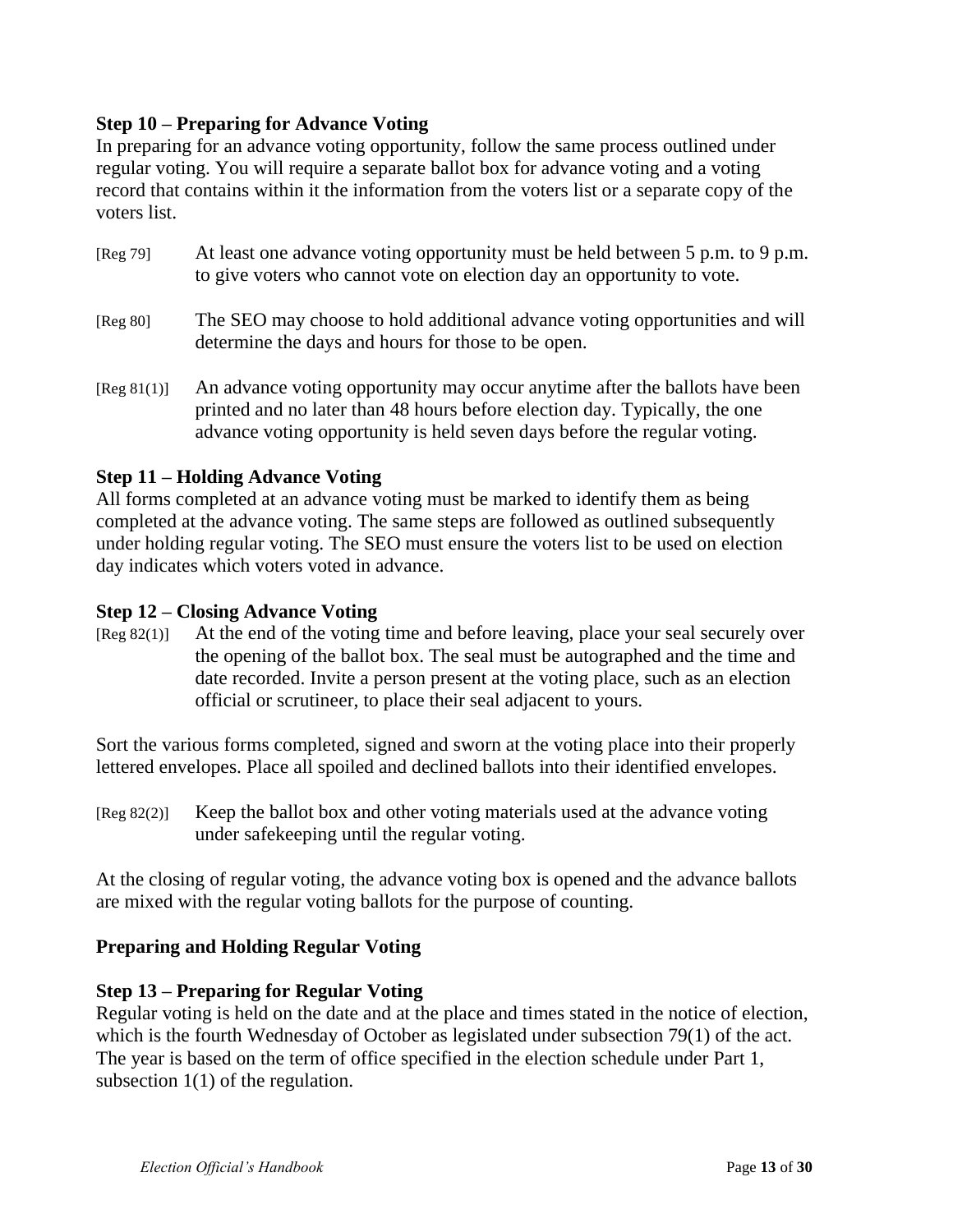Set up the voting place at least 15 minutes before opening to allow any scrutineers present to attend and provide you with their written appointment and oath.

- [Reg 48] Before the voting opens, check to ensure all required materials and items are on hand in order to conduct the vote. This includes a copy of the voters list, a voting record, a ballot box, enough ballots, one or more voting compartments, voting directions and any other necessary items.
- [Reg 54, 55] Set up the voter's compartments and arrange the materials on hand at the voting place, so they can be used with a minimum of confusion. Post up copies of *Form 15 – Directions for Voting* in the voting compartments and inside the voting place.
- [Reg 59] The following persons may be present at the voting place: appointed election officials, a voter for voting, interpreter, candidate, appointed scrutineer(s) for each candidate and other persons allowed by the SEO.
- [Reg 60] Open the unsealed ballot box, which was not used in the advance voting. Show to those persons present there are no ballots or any other papers in the box, then seal the box. While the voting place is open and during the count, the ballot box must remain in full view of persons at the voting place.

## **Step 14 – Holding Regular Voting**

An eligible voter who wishes to vote must attend the voting place and give their name to an election official. When a person comes to vote, do the following:

- [Reg 66(1)] Check to see if the person's name is on the voters list.
- [Reg 66(2)] If the name is on the voters list, record the name in the voting record along with the voter's residential address and number from the voters list and draw a line through the person's name on the voters list. The SEO may ask the voter to establish their identity.
- [Reg 67(1)] If the name is not on the voters list, the person must take an oath in *Form 16 – Oath of Voter* and establish their identity before receiving a ballot.
- [Reg 67(2)] If the person complies, the SEO must provide a ballot and add their name and residential address to the voting list and voting record.
- [Reg 70(1),(2)] Even though a person takes an oath, a challenge to receiving a ballot may be made by a scrutineer or election official. Record in the voting record beside the voter's name, the name of the person making the challenge and reason for it.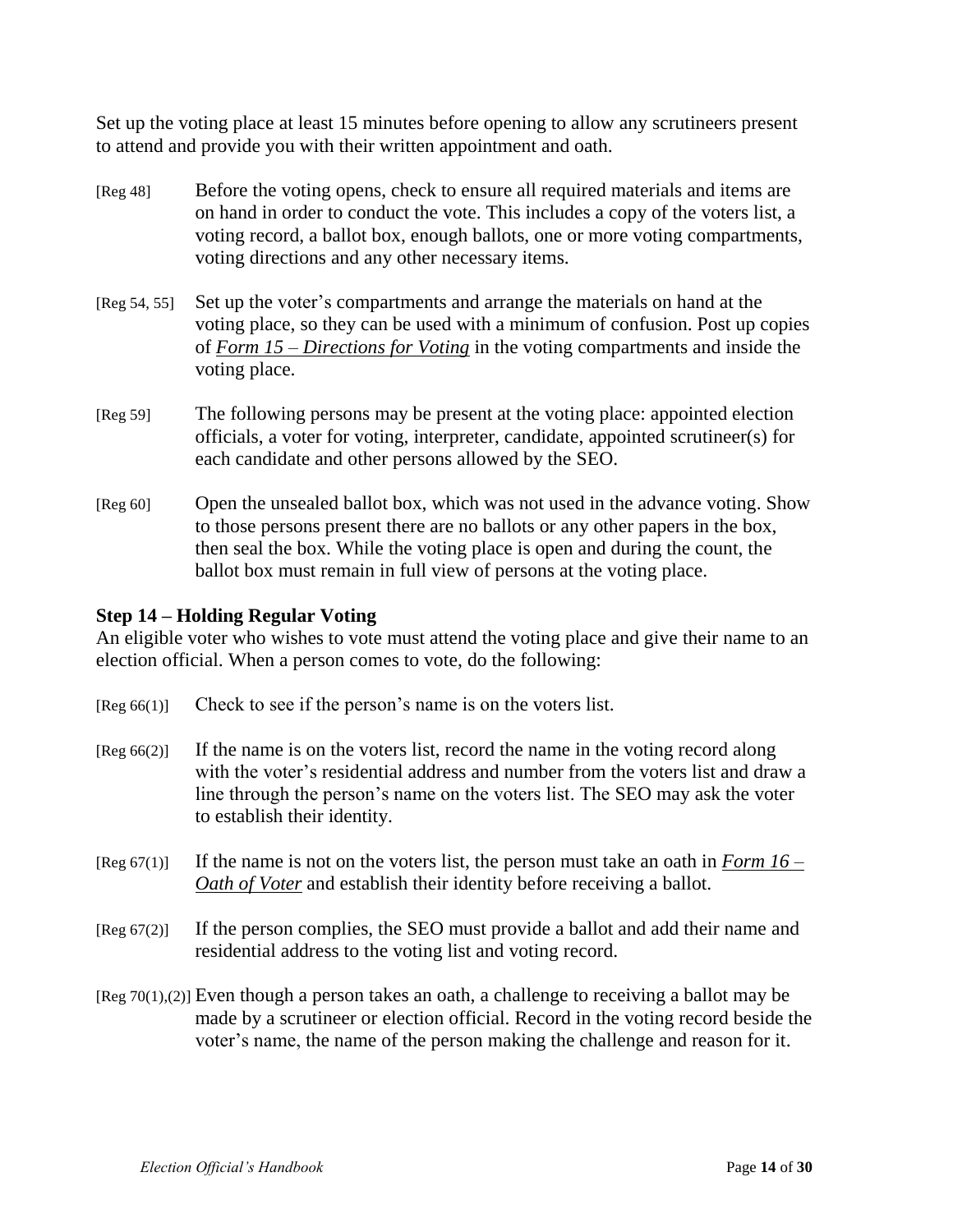- [Reg 70(7)] A person, even though asked to take an oath, may refuse. Record this in the voting record beside the voter's name. The SEO must ensure the voter is not given a ballot.
- [Reg 71] Before the person leaves for the voting compartment, place your initials on the back of the folded ballot, so the initials can be seen without opening the ballot. Explain to the voter how to mark and fold the ballot and hand it to the person.
- [Reg 61] Record in the voting record the name and residential address of each person given a ballot and next to the person's name if any of the following apply:
	- was required to take an oath, state under which subsection of the regulation  $67(1)$ ,  $68(1)$ ,  $68(2)$  or 70 and reason it is required
	- right to vote is challenged, who made the challenge and reason for it
	- was required to establish their identity
	- was assisted and name of person assisting
	- was assisted by an interpreter and name of interpreter, if not an election official
	- refuses to take an oath required under the regulation
	- removes a ballot from the voting place

Record in the voting record the name of each person who acts as a scrutineer at the voting place. A person, once given a ballot, is deemed to have voted.

Upon receiving a folded ballot back from the voter, check it for your initials without unfolding the ballot and deposit it into the ballot box in full view of those present.

| [Reg 72] | A voter must leave the voting place immediately after voting is complete. |  |  |  |
|----------|---------------------------------------------------------------------------|--|--|--|
|          |                                                                           |  |  |  |

- [Reg 77(1)] Every person present at a voting place, including persons present to vote or count the vote must preserve the secrecy of the voting and must not do anything to interfere with a person marking a ballot, attempt to discover how a person voted, communicate information about how another person voted or induce a person directly or indirectly to reveal how they voted.
- $[Reg 77(2)]$  A person who was not assisted, must not show their marked ballot to another person or receive assistance in marking their ballot.
- [Reg 77(3)] A person must not enter a voting compartment, other than a person authorized to assist a voter, while a voter is in the compartment or attempt in any way to observe how a person marks their ballot.

## **Step 15 – Closing Regular Voting**

At the end of the voting time, the only people allowed in the voting place after it is closed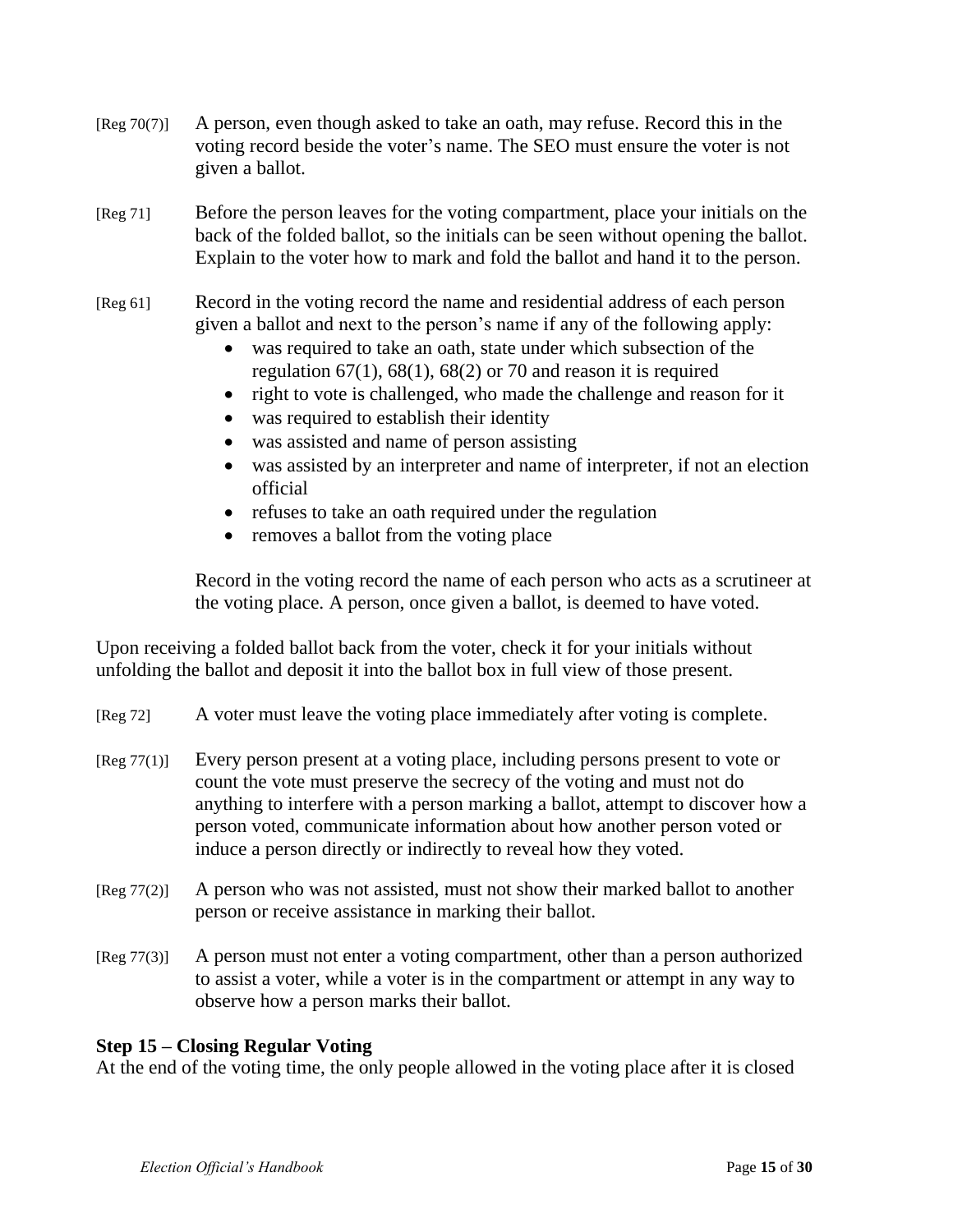are the election officials, candidates, scrutineers and any other person allowed to be present by the SEO, for example a peace officer (if desired).

[Reg 92(1)] Immediately after the closing of the vote, the SEO, with the assistance of at least one other election official, must count the vote in full view of the persons who are present, except a voter or interpreter.

#### **Step 16 – Combining Ballots**

In preparing for the count, the SEO must:

- [Reg 93(1)] Combine into one ballot box, all of the ballots used for advance and sealed envelope voting with those used for regular voting, in order to preserve the secrecy of the ballot.
- [Reg 93(2)] Count the number of advance ballots and sealed envelope ballots added and list separately in the statement of vote used for regular voting.
- [Reg 94(1)] In order to determine whether all ballots supplied for use at the voting place are accounted for, the SEO must determine the number of voters who appear to have voted according to the voting record, along with a count of the number of spoiled and unused ballots. Enter these numbers on *Form 22 – Ballot Account*.

[Reg 94(2)] Attach the completed ballot account to the voting record.

#### **Dealing with Unusual Situations**

At every voting place, you may find exceptions to the rule or other unusual situations. The most common situations are noted below. If you run into a situation for which you cannot find an answer contact the PEO.

#### **Challenges to the Right to Vote**

 $[Act 82(1)]$  A person has the right to vote if qualified and meet the conditions of the act.

- [Reg 57] Every eligible voter is entitled to vote in secret, without interference, coercion or inducement and not have any information revealed about how they voted.
- [Reg 70] Any scrutineer or election official can challenge a person before the person is given a ballot. The person making the challenge must state a reason and this is recorded in the voting record. If no reason is provided, the voter would proceed as if no challenge was made.

A person who is challenged must sign *Form 16 – Oath of Voter* affirming their eligibility as a voter and establish their identity prior to receiving a ballot. No questions can be asked of a voter, except questions that would relate to their identity, eligibility to vote and whether they have already voted. If the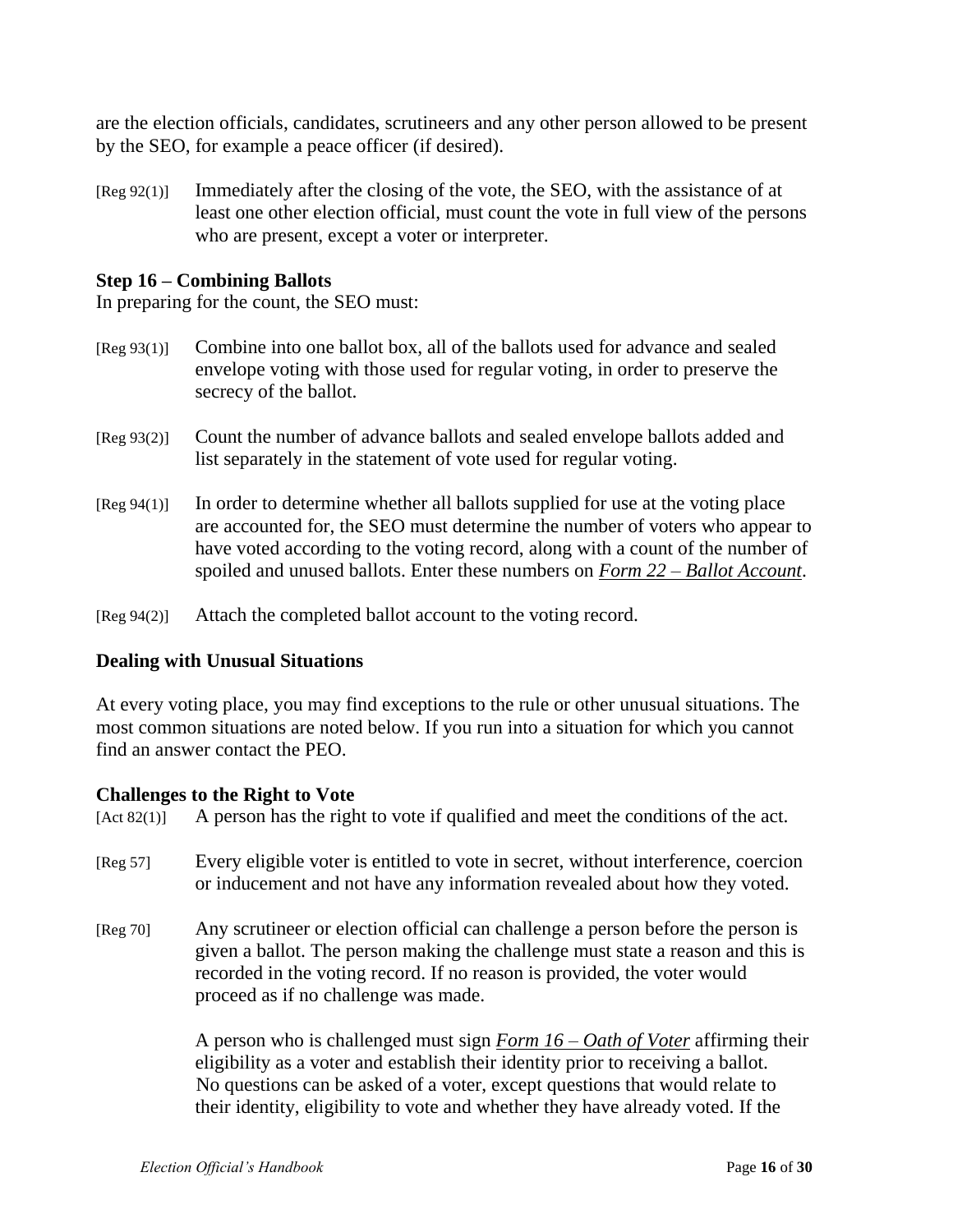challenged person refuses to meet the conditions, the SEO would not provide a ballot.

## **Refusal to Sign**

Where a person refuses to sign *Form 16 – Oath of Voter*, the SEO must deny the right to vote. When this happens, record the person's name and address in the voting record and next to it record refused to take oath.

Where a person refuses to sign election forms, such as *Form 18 – Oath of Interpreter*, the SEO must deny that person the opportunity to carry out the task. The person must then leave the voting place.

#### **Voters Requiring Assistance**

- $[Reg 73(1)]$  If a person comes to the voting place who cannot vote because of a physical disability or has difficulty reading, the person may ask the SEO to be assisted.
- [Reg 73(2)] A person assisting a voter must be at least 18 years of age and take an oath on *Form 17 – Oath of Person Assisting a Voter*, if not otherwise an election official.
- [Reg 73(3)] Except for an election official, no person may assist more than two voters.

The person may then receive a ballot and assist the person to vote. Record in the voting record, the voter was assisted. In the privacy of the voting compartment, inform the person of the candidates running for election and ask for their choice in a manner which would not indicate to anyone else how the person is voting. Mark the ballot as they direct. Fold and return the ballot to the SEO to deposit into the ballot box.

## **Interpreter**

If a person comes to the voting place and cannot vote because they cannot read or do not understand the language, you may appoint an interpreter to assist the voter. An election official may act as an interpreter, if so qualified. Record in the voting record the voter was assisted.

[Reg 74(3)] An interpreter is required to take an oath on *Form 18 – Oath of Interpreter* who is not otherwise an election official, before acting as an interpreter.

Present the interpreter with a folded and initialed ballot. In the privacy of the voting compartment, the interpreter is to inform the person of the candidates running and ask for their choice in a manner which would not indicate to anyone else how the person is voting. The interpreter may assist the person to mark the ballot. The voter or the interpreter will return the folded ballot to the SEO to deposit into the ballot box.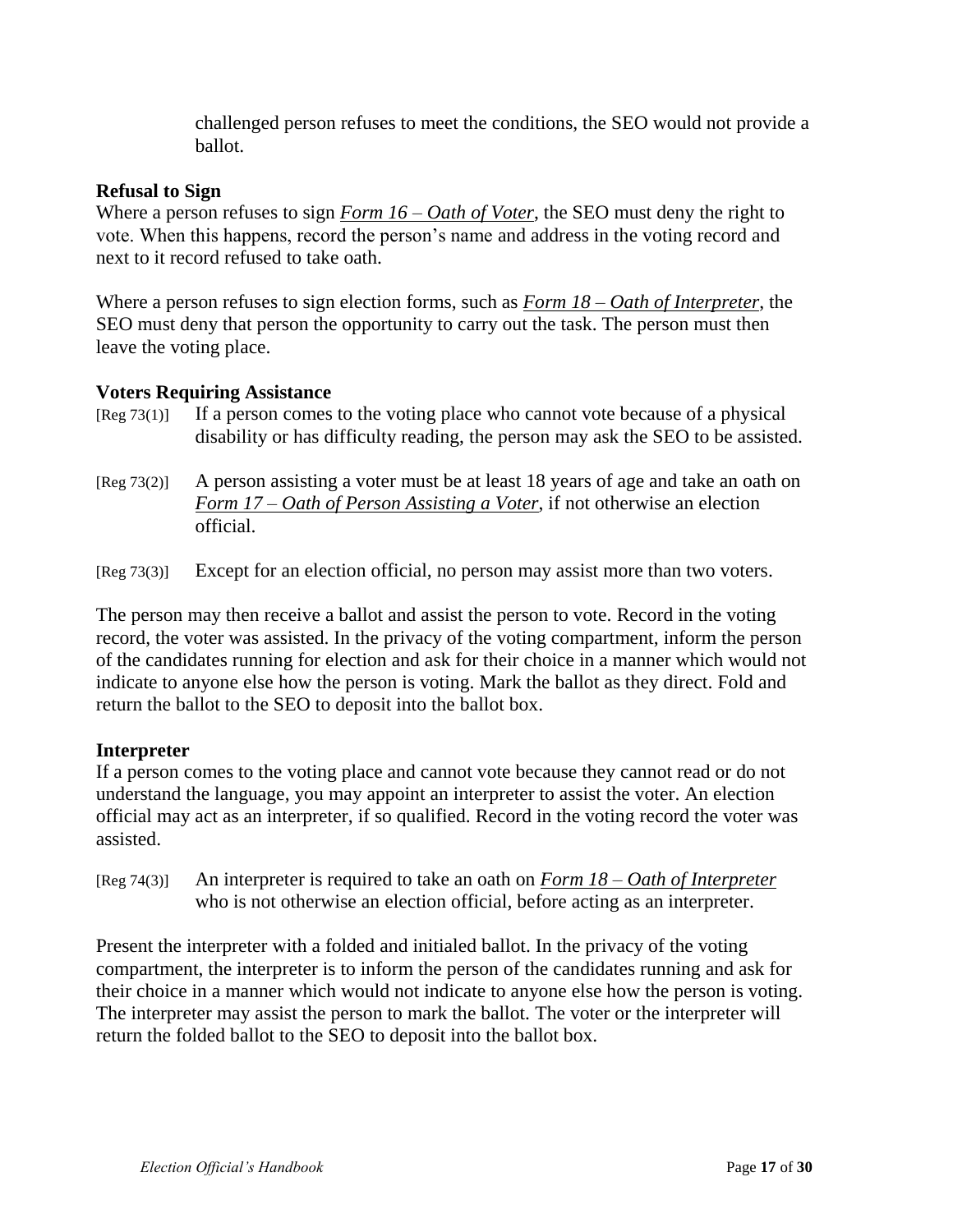## **Ballots Spoiled, Declined or Discarded**

[Reg 76] A voter may accidentally spoil a ballot. The voter can return the folded ballot to the SEO who will issue a new ballot. Mark spoiled on the back of the folded ballot and retain it in the envelope for that purpose.

A voter may decide not to vote after receiving a ballot. The SEO will mark declined on the back of the folded ballot and retain it in the envelope for that purpose.

During the ballot count, if a ballot is not initialed and there are more ballots in the ballot box than the number of persons who voted according to the voting record the SEO must discard the ballot. Mark discarded on the back of the folded ballot and retain it in the envelope for that purpose.

A voter is not allowed to remove a ballot from the voting place. If this happens, record this fact in the voting record opposite the voter's name and the voter loses the right to vote.

#### **Interference and Disorderly Conduct**

- [Reg 18(1)] The SEO must maintain peace and order at the voting place and not allow anyone to interfere with any person casting or marking a ballot.
- [Reg 18(2)] The SEO may request the assistance and presence of a peace officer or other person during the conduct of the voting to maintain peace and order at a voting place.

A person causing or believed to be causing disorderly conduct which may result in interference with the operation of the voting place, may be removed from the voting place.

## **Interrupted Voting**

 $[Reg 90(1)]$  There are various causes, such as an emergency or other unexpected circumstances, why voting may be interrupted and the voting place unable to remain open or unable to be moved. A community disaster may occur such as a forest fire or fire in the voting place. If this occurs and the SEO is satisfied the voters are unable to vote, the SEO would declare the voting to be interrupted.

Once declared interrupted, the SEO must receive any ballots in the process of being marked, deposit them into the ballot box and declare the voting closed until reopened. The SEO must then seal the ballot box, autograph the seal and record the date and time. Any scrutineer or election official present may place their initials beside the SEO's initials. All other documentation and papers must be put into a large envelope(s), sealed and initialed.

[Reg 90(2),(3)] The SEO must provide notice of the hours and place for the reopening of the voting and continue or resume the voting in the seven days following election day, for a period equivalent to the period of interruption. The period of reopening is not required to be at the same time of day as the interruption, but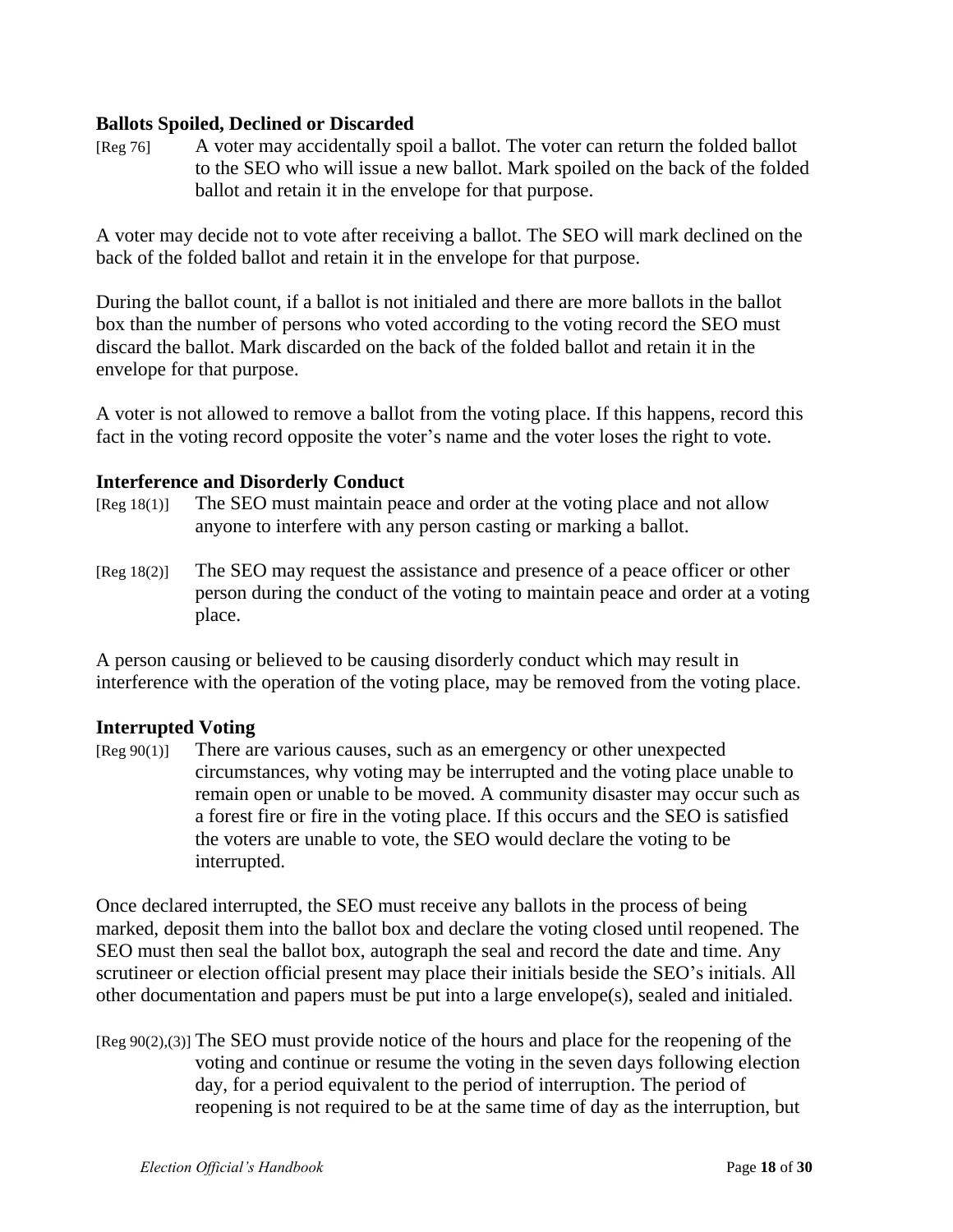must be as continuous as reasonably possible between the hours of 8 a.m. and 8 p.m.

Unseal the envelopes containing the documentation and papers for use in the voting and organize your papers. Show the ballot box to those present to confirm the seals are not broken, then unseal the ballot box and continue with the voting.

## **Counting Ballots**

## **Step 17 – Ballot Tally**

- [Reg 95(1)] The SEO, along with any other person(s) assisting, must proceed to count the ballots following five rules. The count is very simple. Mark down on a tally sheet, one vote for each vote a candidate receives.
	- Rule 1: Ensure every ballot taken from the ballot box is examined and shown to each person present.
	- Rule 2: Count all ballots marked in an acceptable manner and do not have any marks written that can identify the voter.
	- Rule 3: Reject all ballots not marked in an acceptable manner as to show for which candidate the vote is given, ex. the word declined is written on it, more votes are cast than the voter is entitled to vote or has some mark that clearly identifies the voter.
	- Rule 4: A candidate or scrutineer may raise an objection to a ballot being accepted or rejected. Having considered the objection you must make a decision to accept or reject the ballot without delay. Whether a ballot is accepted or rejected for the official count is the decision of the SEO, whose judgement is final. Only an official recount by the PEO or a judge can change it. Situations that may arise are:
		- accepted ballots
		- accepted ballots that were objected to
		- rejected ballots
		- rejected ballots that were objected to

Record all objections in the voting record, numbered in sequence and mark on back of objected ballot the matching number and initial it.

Rule 5: Where a ballot does not have initials on the back and you are satisfied it was a ballot provided by you then it may be accepted. However, if the number of ballots taken from the ballot box is more than the number recorded as voted in the voting record, discard the ballot. Mark discarded on the back of the ballot.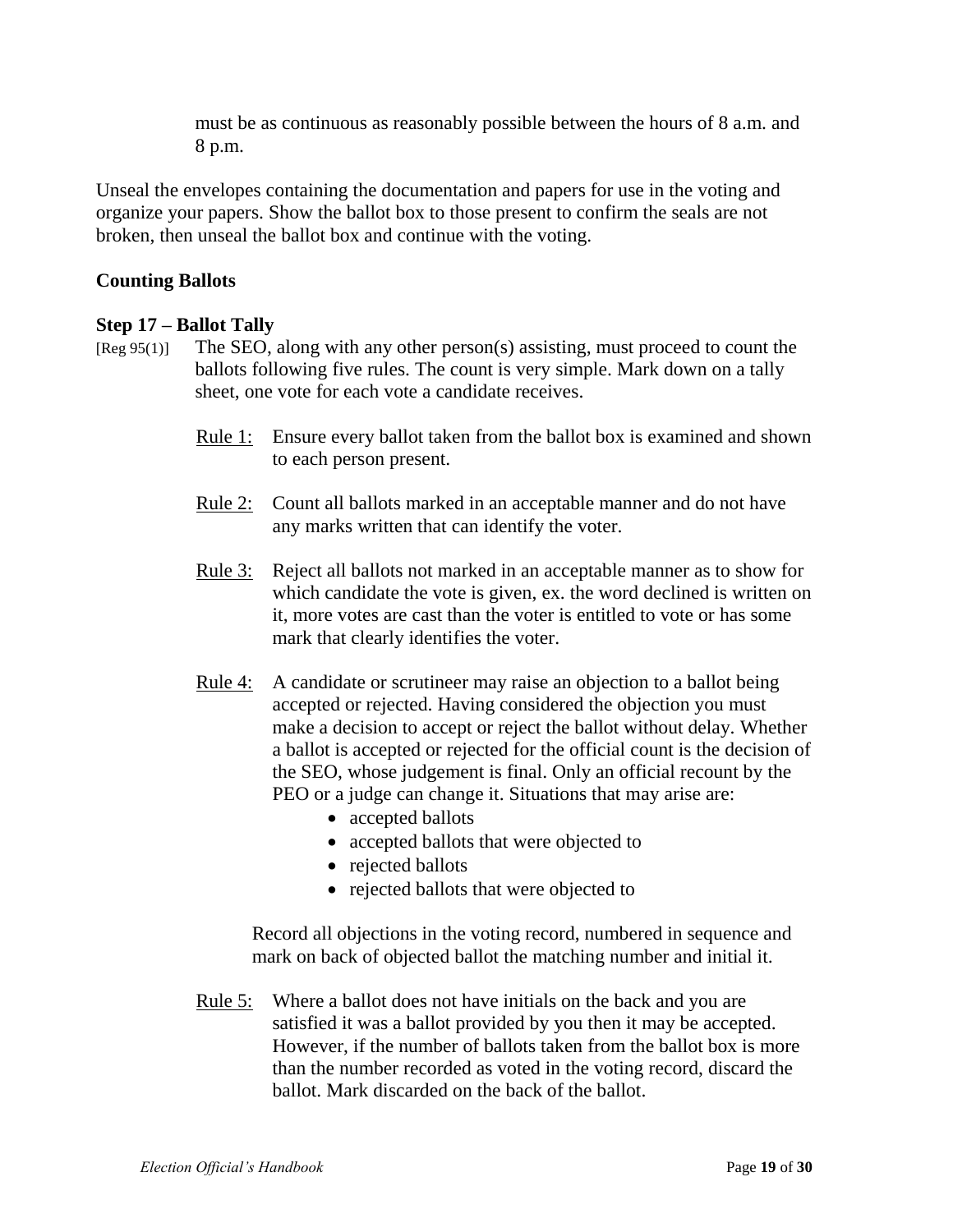#### **Step 18 – Statement of the Vote**

- [Reg 93(2)] You must list separately the number of advance ballots and sealed envelope ballots that were added in the statement of the vote prepared for the ballot box used for regular voting.
- [Reg 95(2)] You must organize the ballots into their respective envelopes and clearly mark the contents using *Envelopes A to H*. Put the various other forms completed, signed and sworn into their proper envelopes using *Envelopes I to K*. Seal the envelopes and record the number on the outside.
- [Reg 96] Following the ballot tally, complete and sign *Form 23 – Statement of the Vote* and have at least one other election official sign the form. Any candidate or scrutineer present may also sign.

You are required to make a copy of this statement to place in the ballot box. Persons present at the count may also ask to be given a copy.

## **Step 19 – Packaging Used Materials**

- [Reg 97] After completing the count, place into the ballot box all the packaged ballots, the voters list, a copy of the statement of the vote and all documents used at the election, excluding the voting record and the original statement of the vote. Secure the ballot box.
- [Reg 116] The SEO must retain the ballots and all other election documents and materials for six months after the results of the election. Once the six months has expired, destroy material in the presence of two witnesses.
- [Reg 117] Where a court proceeding is underway related to the election, you must wait until after the final determination of the application or the court authorizes their destruction.

#### **Step 20 – Preparing Official Results**

- [Reg 99(1)] The SEO must tally the votes received by each candidate and announce the results to those present.
- [Reg 99(2)] The SEO prepares *Form 24 – Statement of Official Results*.
- [Reg 102] In the event of a tie vote, you must do one of the following:
	- disregard the tie vote unless the number of persons elected would be greater than the number of offices to be filled
	- announce there is a tie and if there were no objections to the count declare the seat vacant and proceed to hold a by-election
	- if there was an objection to the count, apply to the PEO for a recount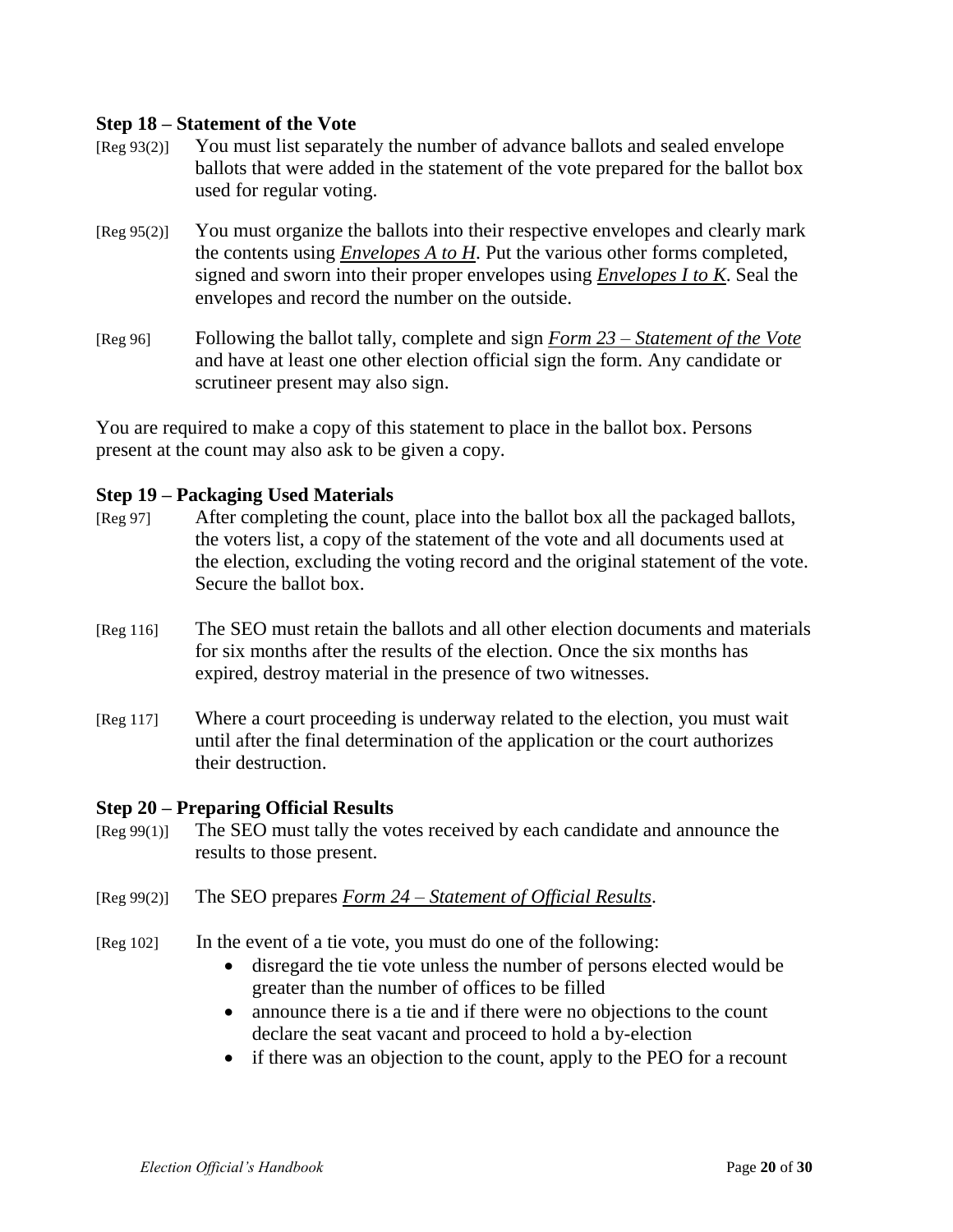[Reg 103] In the unlikely event voting was interrupted or the SEO is unable to determine results, you may postpone declaring the results for not more than seven days. If the voting place was unable to be reopened due to an interruption, declare the election invalid and proceed to hold a new election.

#### **Duties after Election**

#### **Step 21 – Information to the Public**

- [Reg 100] The SEO must make a copy of the official results publically available.
- [Reg 101] The SEO must forward a copy of the official results in *Form 24 – Statement of Official Results*, along with *Form 23 – Statement of the Vote* and a clean copy of the voters list to the PEO within two days of declaring the result of the election.
- [Reg 118] All documents and material used at the election are public records and must be made available for public inspection at the times and under the conditions acceptable to the SEO. Any ballots, documents and material that pertain to personal security certificates are not subject to public inspection.

You may prepare a report to council summarizing election day proceedings to include: voter turnout, number of new voters, references from the statement of the vote/official results, any items of note, ex. closed voting for one hour due to power outage - extended to 9 p.m., election was held without incident. This will become an important part of the community history.

#### **Step 22 – Elected Candidates Taking Office**

- [Reg 78] The term of office for each elected candidate starts 14 days after the day of the election for a term of four years. If a by-election, the term of office begins the day following the by-election provided there is no tie until 14 days after the next regular election held to fill the office.
- [Act 104] Each elected member must make and file with the CAO *Form 25 – Oath of Office for Members of Council* prior to engaging in any council activity within 30 days of being elected. Failure to comply, will result in the office being deemed vacant and the person disqualified from being nominated for, elected to and from membership on council until the next regular election. The SEO would then proceed to hold a by-election.

The CAO will ensure each elected council member is provided with a copy of the oath of office form. As an election official, you may be asked by a council member to administer this oath. Be sure to state your office under your signature. Council may choose to have an official swearing in ceremony for elected members, however this is not a requirement.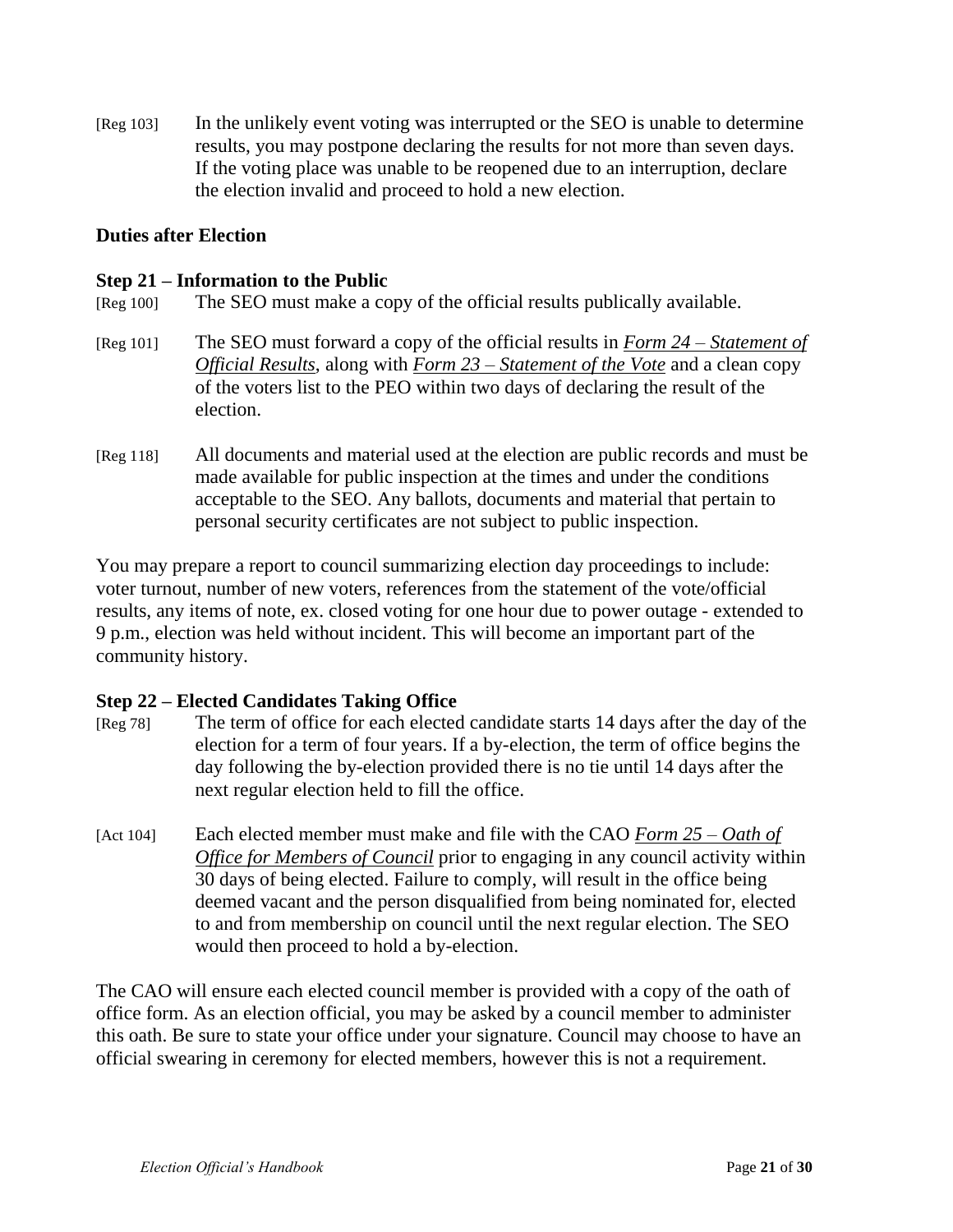## **Election Complaints**

## **Challenges to Candidates Qualifications**

It is your duty as the SEO to make sure all candidates are aware of the qualifications that must be met to be a candidate and the penalties for making a false declaration. The candidate in turn makes a declaration they do qualify. Some voters may feel a person is not qualified and you as the SEO must stop that person from being a candidate. Explain to the person making the complaint the grounds for qualification or disqualification and there is an opportunity to challenge candidates. If it is subsequently determined a candidate does not comply, then appropriate action is taken according to the provisions of the regulation.

- A candidate may be able to withdraw their nomination papers, within time allowed, provided a sufficient number of other candidates for the same office remain.
- A candidate may refuse to sign the oath of office and thus refuse to accept office.
- An elected candidate may not be qualified, at which time if they do not resign as required, an application to unseat the member may be filed in court by the council or by four or more voters after the election per section 119 of the regulation. This application may be made anytime during the member's term of office. A sample *Application for a Declaration Member is Disqualified* is provided in Appendix H.

#### **Irregularities in Election Process**

The act allows the PEO to make a written order if for any reason it is impossible to close nominations or hold an election in a community on the day prescribed. The order may specify a new closing day for nominations or a new election day or both. An order made by the PEO is binding on the council, election officials and candidates.

## **Challenging Results of Election**

If a voter feels the results of the election are in question, because of candidate eligibility or improper procedure, they can file an application in court under section 140 of The Municipal Councils and School Boards Elections Act. There is a cost to the applicant when filing, as set by the court. As these applications may involve election offences, these are cited in Appendix I and a sample *Application to Challenge an Election* is provided in Appendix J. An application challenging an election is valid only on the grounds:

- an elected candidate was not eligible to hold office at the time elected
- there were irregularities in the election or acts constituting offences that affected the result of the election

An application may be filed by a candidate, an eligible voter or the SEO **within 60 days** of the election result. The judge may then declare an elected candidate either qualified or not qualified to hold office or the election was either valid or invalid. An application considered frivolous may be dismissed. The judge may order that costs paid by the applicant be recovered or make an order for payment considered just against a person whose act or omission unlawfully affected the election result.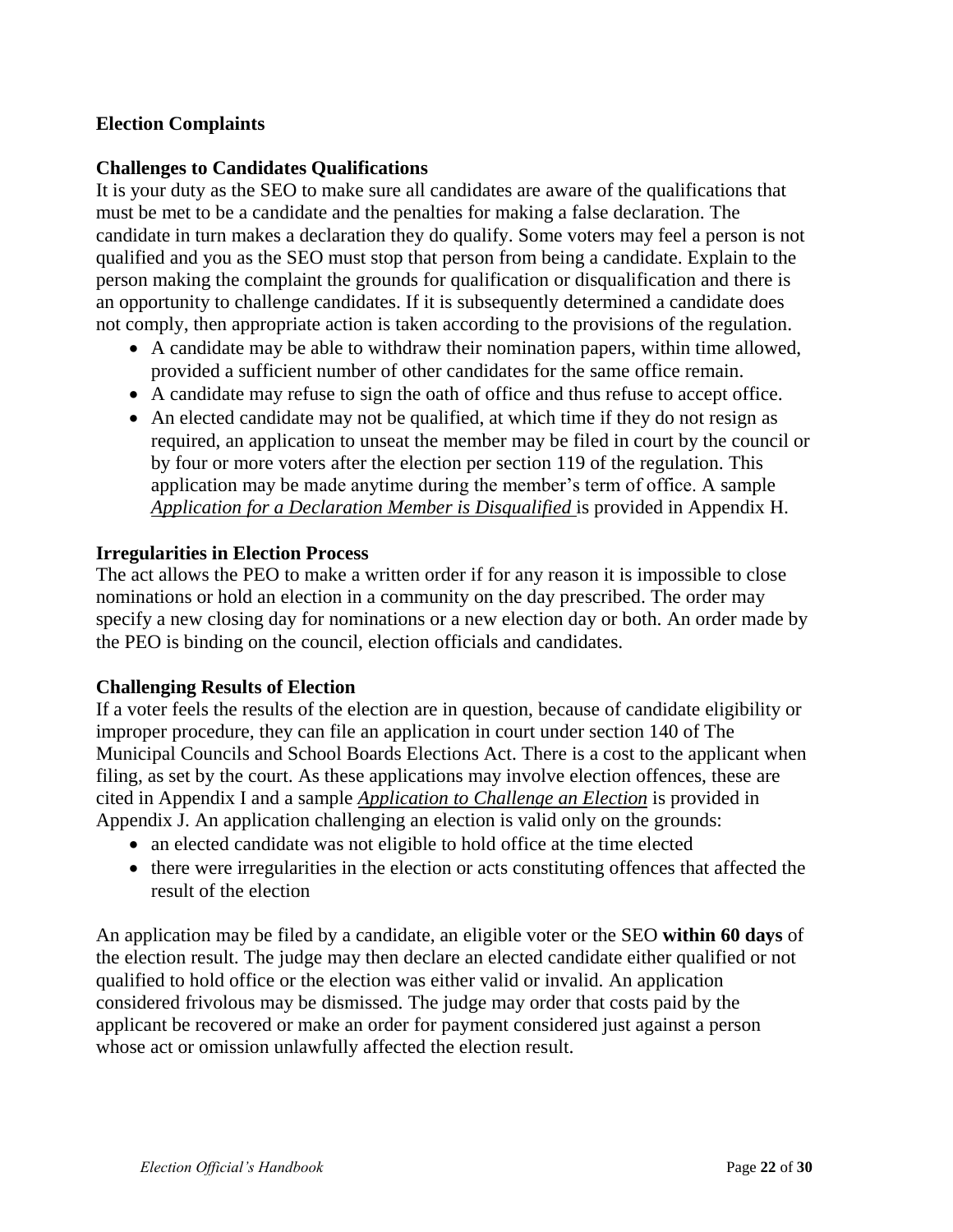## **Recounts**

Recounts are a process that allows independent verification of the SEO's count of the ballots. A recount may be required where there is a tie vote that would result in more candidates being elected than there are offices to be filled or counting errors occurred.

- [Reg 102] Where there were no objections made to a decision made by an election official to accept or reject a ballot, the SEO must declare the office vacant and proceed to hold a by-election.
- [Reg 104(1)] The SEO must apply for a recount to the PEO if a tie has been declared and an objection was made to a decision made by an election official to accept or reject a ballot.
- [Reg 104(2)] Any candidate or voter may apply to the PEO for a recount on one or more of the following grounds: ballots were not correctly counted, the statement of the vote is inaccurate on number of valid votes for a candidate or the statement of official results is inaccurate on the total number of valid votes for a candidate.

An *Application for Recount* is provided in Appendix K. The SEO must ensure the ballot box with the material from the election is made available for the recount at the date and time set by the PEO. The election officials are to be present to assist.

If a tie remains after the recount, the SEO must proceed to hold a by-election to fill the office. Nominations received at the regular election are no longer valid. Nominations would reopen to any qualified person wishing to run in the by-election.

## **By-Elections**

A by-election is an election held to fill a vacancy on council, other than vacancies caused by regular elections. If a by-election occurs within six months of a regular election, the SEO may use the most recent voters list and start the election process with notice of nominations.

- [Act 91(3)] The CAO must give council notice of a vacancy after receipt of a written resignation.
- $[Act 92(1)]$  A council must hold a by-election to fill a vacancy on council as soon as is reasonably practicable unless:
	- (a) the vacancy occurs in the six months preceding the day on which the term of office expires
	- (b) the vacancy occurs in the 12 months preceding the day on which the term of office expires and the remaining members
		- (i) are a majority
		- (ii) decide not to hold a by-election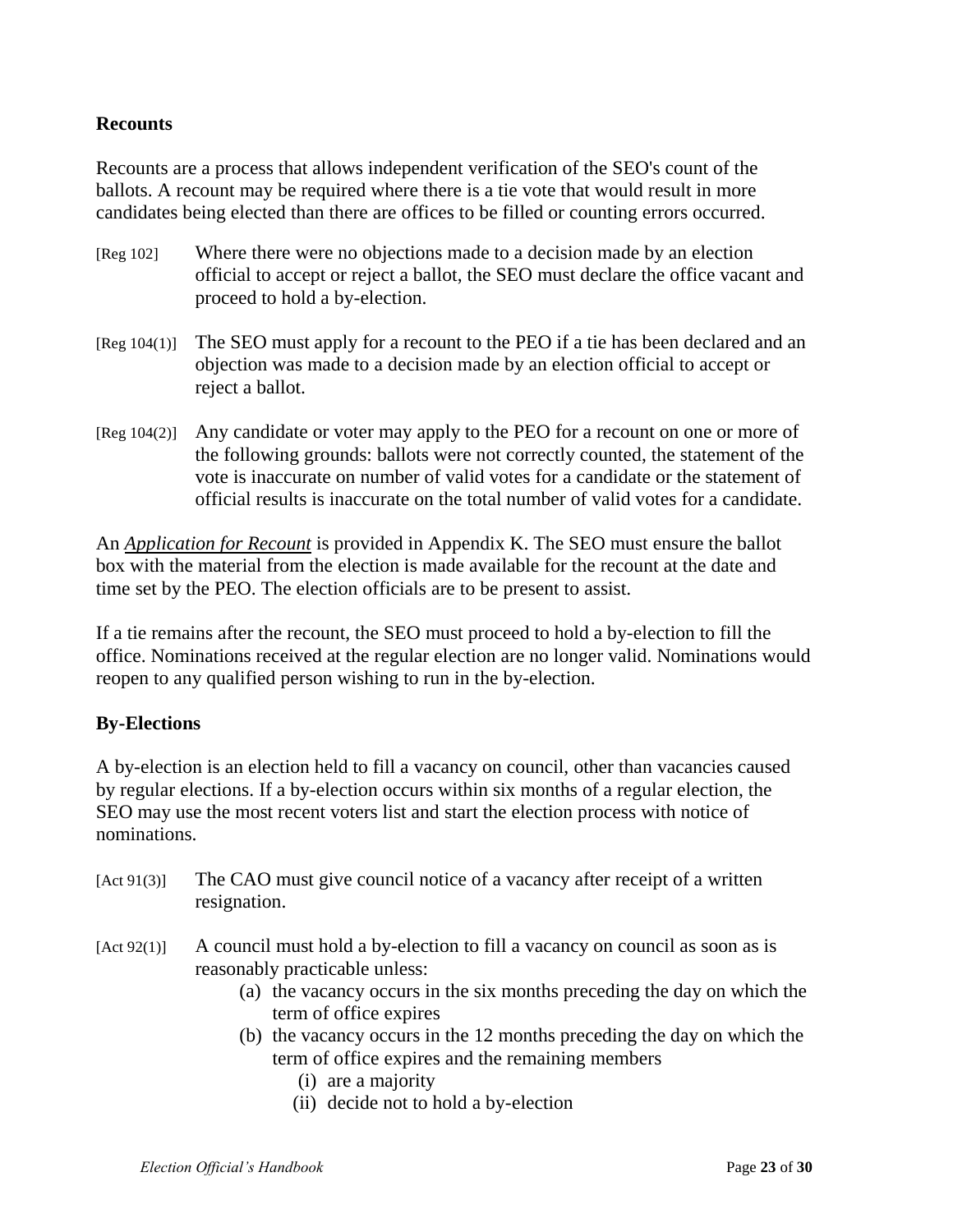[Act 92(3)] The SEO must proceed to hold a by-election when directed to do so by council and selects the date it will be held taking into consideration voter participation and availability of election officials and voting facilities.

Where a vacancy exists on council for a different term during a regular election, the SEO would proceed to hold a by-election in conjunction with the regular election.

# **Voting Official's Duties**

A voting official is to assist the SEO at the voting place and is responsible for correctly carrying out their duties. The normal duties of a voting official are one day, being the day of the voting. A voting official may also act as an interpreter, if so qualified.

[Reg 11, 12] A SEO may appoint one or more voting officials for the term specified in the appointment, who may as directed by the SEO, perform any duty assigned to the SEO. The delegation must be in writing and the SEO may continue to exercise the delegated powers and duties despite the delegation.

## **Organization**

## **Step 1 – Election Officials Meeting**

Before you begin your duties, meet with the SEO to make sure you:

- have received a written appointment from the SEO and signed *Form 1 – Declaration of Election Official* required to carry out your duties
- understand the qualifications and disqualifications to be a voter and voting procedures
- understand your tasks and seek answers to any questions you may have in carrying out your duties

# **Assisting at the Voting**

## **Step 2 – Procedures at the Voting**

- [Reg 61(1)] The voting record is the written legal account of persons who attend the voting place for the purpose of voting and any challenges, objections or other related information.
- [Reg 72] A person who being qualified receives a ballot, is considered to have voted and must leave the voting place immediately after their ballot is in the ballot box.
- [Reg 58(1)] A person can only vote once, in the same election.

When a person comes to you as the voting official to vote, you would follow the same process outlined in the Senior Election Official's Duties section under Step 14 – Holding Regular Voting. If you encounter unusual situations while carrying out your duties, ex. a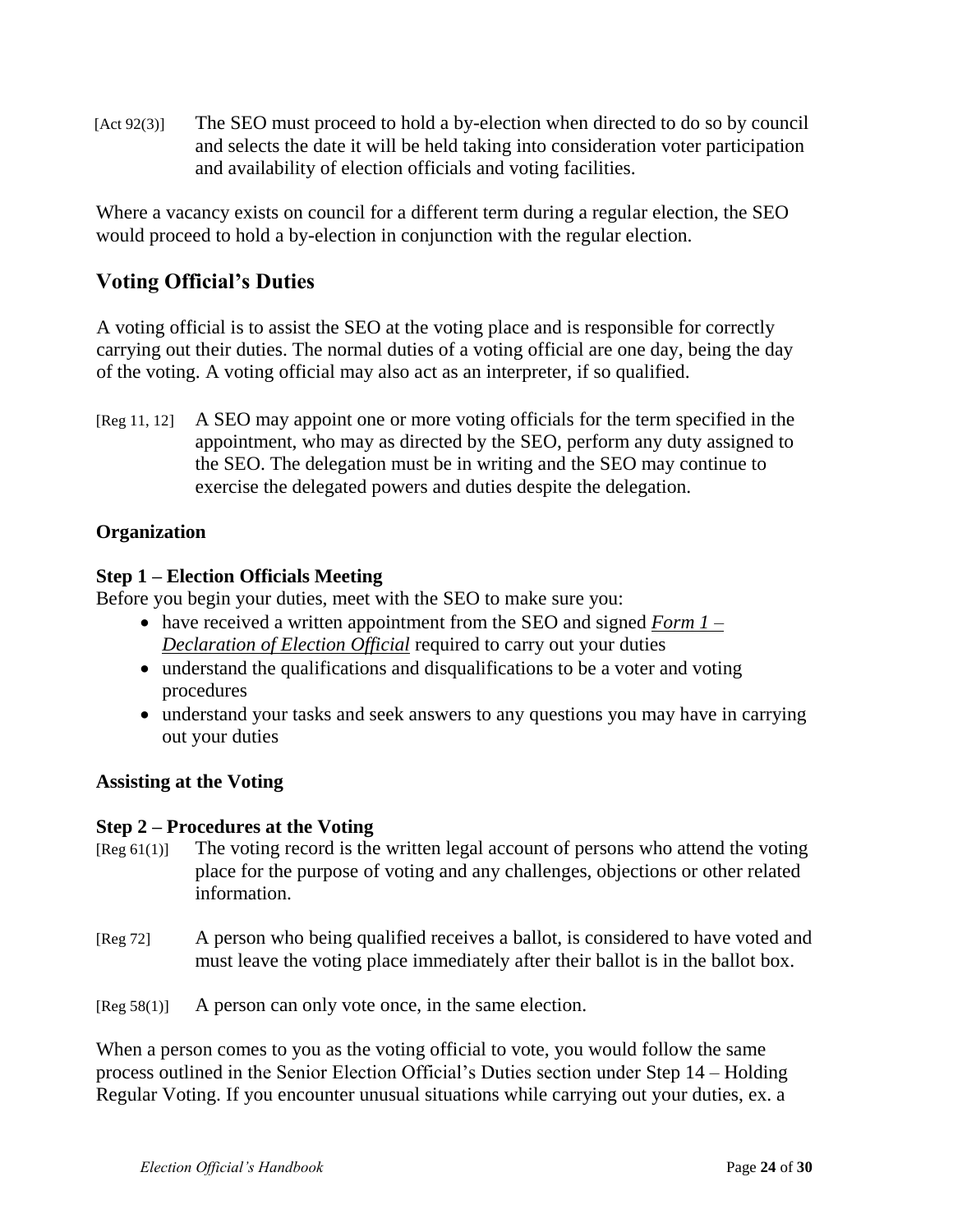person wishing to vote refuses to take an oath when requested, check under the same section for general direction on Dealing with Unusual Situations.

## **After the Voting**

## **Step 3 – Assisting in Counting Ballots**

As a voting official, you will likely assist in the counting of ballots and may be asked to:

- record all notes/objections in the voting record, respecting ballots being counted
- keep the ballot tally, which is a form to record the number of votes cast for each name on the ballot
- assist in completing other forms and documents required upon completion of the count

# **Department Staff Roles**

## **Principal Electoral Officer (PEO)**

- [Act 95(1)] The minister may appoint a person to be known as the PEO who has such powers and duties as set out in the act or regulation.
- [Act 95(2),(3)] The PEO may delegate any of their powers and duties to another person, subject to any restrictions or conditions specified in the delegation and may continue to exercise the delegated powers and duties despite the delegation.

## **Role**

The PEO has overall responsibility for the coordination of election matters in communities and will:

- exercise general direction and supervision over administrative conduct of elections
- enforce fairness, impartiality and compliance with the act and the regulation on the part of all election officials
- issue to election officials any instructions believed necessary to ensure the effective conduct of elections, including general interpretation of the legislation and advice is provided respecting resolution of unusual situations
- perform such other duties prescribed by the act or any other enactment
- direct appointment of election officials
- respond to election officials questions during an election
- ensure training resources are made available to election officials and department staff as may be required
- ensure recounts are conducted and assistance is made available to the judge in any election matter referred to the courts
- ensure election inquiries referred to the minister are handled as required
- ensure a record is kept of all written orders made to council and election officials
- ensure a record is kept of all elected officials and their terms of office
- provide an annual report to the minister on elections and any other related matters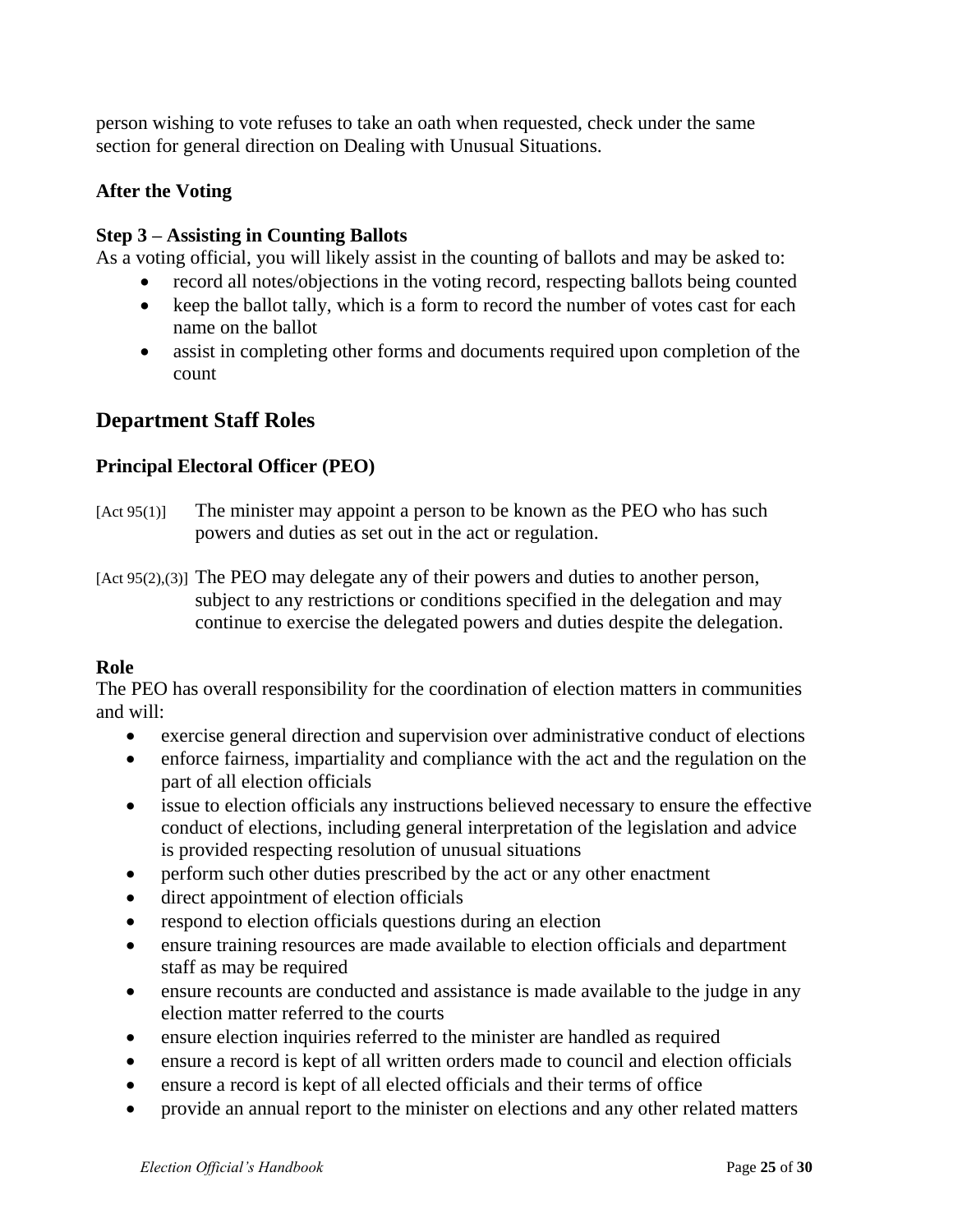## **Orders**

The act provides authority for the PEO to make certain decisions in the form of written orders, where deemed necessary.

[Act 97] The PEO may make orders with respect to postponing an election. An order is binding on the council, election officials and candidates and may be made anytime prior to election day.

#### **Recounts**

Upon receipt of an *Application for Recount* from the SEO, any candidate or voter, the PEO would proceed as follows:

- [Reg 105] The PEO sets a date and time for the recount and advises all parties. The date set must be within two weeks after receipt of the application or as soon as practicable after that. Notice to all parties will occur at least four days before the date of the recount.
- [Reg 106(1)] The PEO will advise the community, so the ballot box with the material from the election can be made available for the recount. Only authorized persons will be allowed to be present during the recount and the election officials must be present to assist with the recount.
- [Reg 107] The ballot box containing election material is produced, opened and ballot envelopes opened. The PEO will proceed to recount the ballots following the same procedure used by the SEO. Each ballot will be examined in the same manner with the recount process proceeding continuously. Ballot tallies will be conducted.
- [Reg 108] On completion of the recount, the PEO will announce the results to those present and certify the results to the SEO as well as other parties in *Form 23 – Statement of the Vote* and *Form 24 – Statement of Official Results* and reseal the ballots and other documents in their packets. The PEO will return the ballot box and materials to the SEO.
- [Reg 109] The SEO, upon receipt of the official results from the PEO, must declare the candidate with the most votes elected.
- [Reg 110] If after a recount by the PEO a tie remains, the SEO must proceed to hold a by-election to fill the office.

#### **Municipal Development Consultant (MDC)**

The MDCs provide support to the community election and will:

 ensure community councils enact the proper bylaw to appoint and remunerate election officials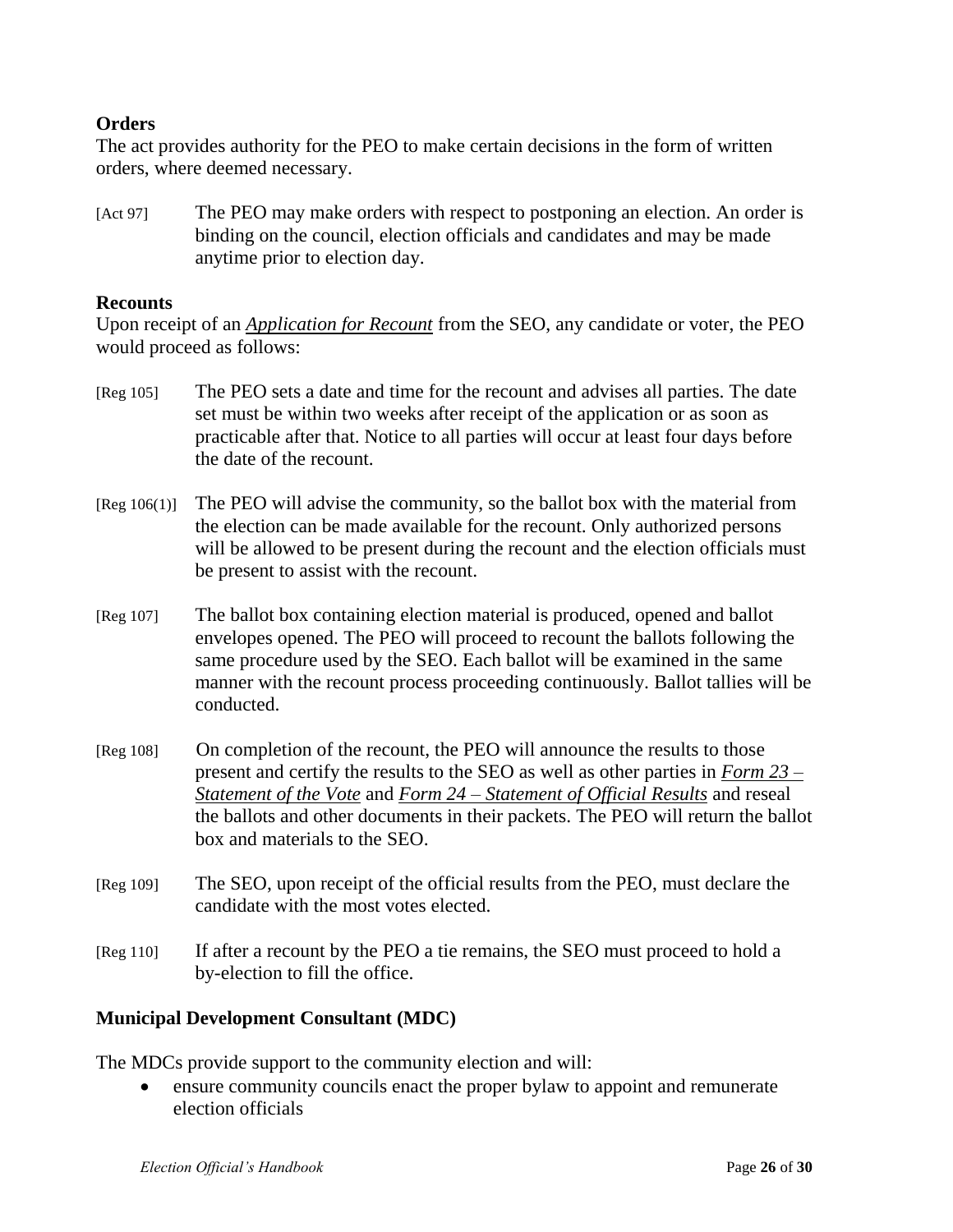- provide training to election officials, where requested
- respond to election officials questions, in the absence of the PEO
- ensure the SEO within two days of declaring the election result submits a copy of the official results to the PEO
- assist the PEO, in whatever manner the PEO directs

# **Election Material**

All election material provided in the appendices can be removed for use as applicable.

## **Election Forms**

*Form 1 – Declaration of Election Official* – oath required to be taken by all appointed election officials prior to entering on their duties.

*Form 2 – Voters List* – format for preparing and maintaining the voters list. The PEO requires a clean copy of the voters list for file purposes following a regular election.

*Form 3 – Notice of Voters List/Personal Security Protection* – notice posted in an election year to advise voters when and where changes to the voters list about themselves will be accepted and how voters can apply for personal security protection.

*Form 3A – Annual Public Notice* – notice posted in a non-election year to advise voters when and where changes to the voters list about themselves will be accepted and how voters can apply for personal security protection.

*Form 4 – Application for Personal Security Protection* – application for voters wishing to have their personal information obscured from the voters list.

*Form 5 – Personal Security Certificate* – certificate provided by the SEO to an eligible voter who applied for personal security protection.

*Form 6 – Notice of Nominations* – notice posted to advise voters on the date(s), time and place the SEO will accept nominations.

*Form 7 – Candidate Nomination* – first part of a candidate's nomination papers.

*Form 8 – Declaration of Candidate* – second part of a candidate's nomination papers.

*Form 9 – Candidate Withdrawal* – used by a candidate who wishes to withdraw their name following the day after nomination period ends.

*Form 10 – Scrutineer Appointment* – used by candidates to appoint scrutineers in writing.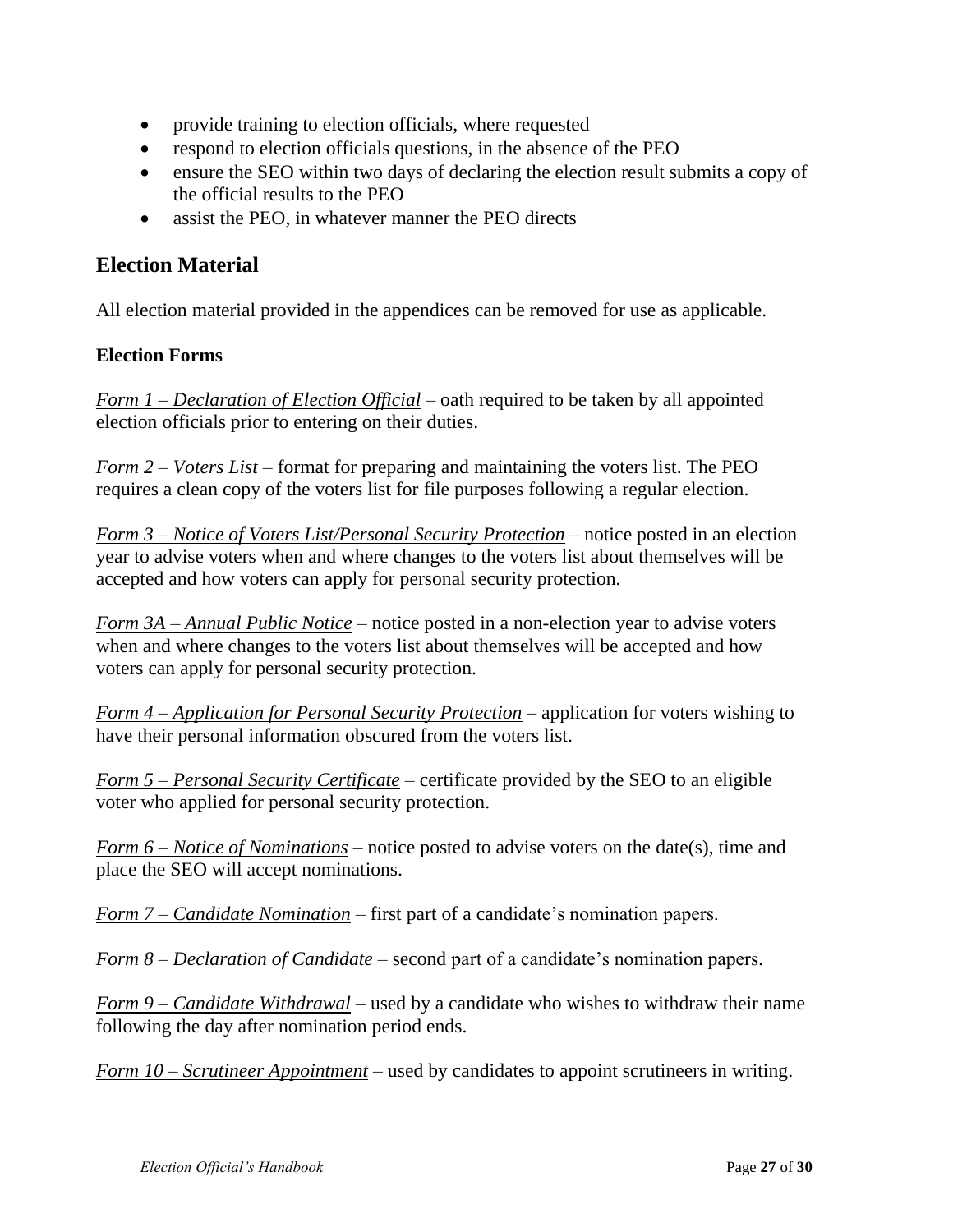*Form 11 – Notice of Election* – notice posted to advise voters of the candidates running and the date(s), time and place for voting opportunities.

*Form 12 – Information Sheet for Scrutineers* – handed out to the appointed scrutineers to advise them of their role.

*Form 13 – Oath of Scrutineer* – oath required to be taken by all scrutineers prior to entering a voting place.

*Form 14 – Ballots (Separate, Composite)* – format for printing of ballots. The SEO decides on whether to use separate or composite ballots.

*Form 15 – Directions for Voting* – posted in all voting places and voting compartments to instruct voters on how to vote.

*Form 16 – Oath of Voter* – oath required by voters who are challenged, where required under the regulation or where requested by an election official.

*Form 17 – Oath of Person Assisting a Voter* – oath required to be taken by a person assisting a voter prior to entering on their duties, other than an election official.

*Form 18 – Oath of Interpreter* – oath required to be taken by a person acting as an interpreter prior to entering on their duties, other than an election official.

*Form 19 – Application to Vote by Sealed Envelope* – used by those voters who are unable to vote at either an advance or regular voting opportunity.

*Form 20 – Instructions for Voting by Sealed Envelope* – part of the package sent to a voter eligible to vote by sealed envelope ballot.

*Form 21 – Voting by Sealed Envelope* – part of the package sent to a voter to vote by sealed envelope ballot.

*Form 22 – Ballot Account* – tally of ballots completed by the SEO.

*Form 23 – Statement of the Vote* – completed by the SEO following the count of the ballots and a copy sent to the PEO within two days of declaring the results.

*Form 24 – Statement of Official Results* – completed by the SEO after completing the tally and announcing the results. The SEO is to make the results publically available the next day and send a copy to the PEO within two days of declaring the results.

*Form 25 – Oath of Office for Members of Council* – oath required to be taken by an elected candidate before entering on their duties. This oath must be filed with the CAO.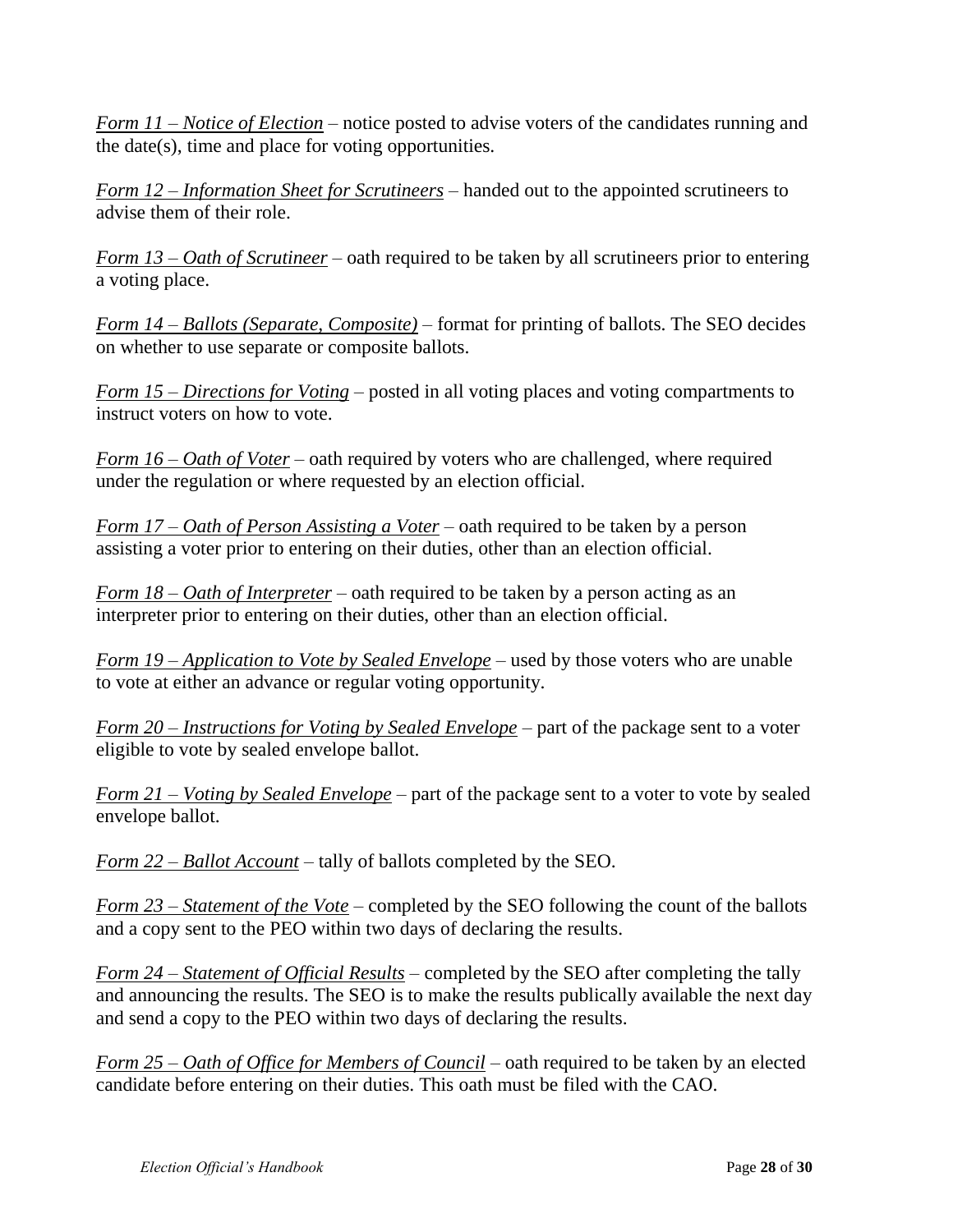## **Notations for Document Envelopes**

*Envelope A – Accepted Ballots* – to contain the ballots which have been counted by the SEO and not objected to by anyone else.

*Envelope B – Accepted Ballots that were Objected to* – to contain the ballots which have been counted by the SEO and objected to by someone else.

*Envelope C – Rejected Ballots* – to contain the ballots which have not been counted by the SEO and not objected to by anyone else.

*Envelope D – Rejected Ballots that were Objected to* – to contain the ballots which have not been counted by the SEO and objected to by someone else.

*Envelope E – Spoiled Ballots* – to contain the ballots marked spoiled.

*Envelope F – Declined Ballots* – to contain the ballots marked declined.

*Envelope G – Discarded Ballots* – to contain the ballots marked discarded.

*Envelope H – Unused Ballots* – to contain the unused ballots.

*Envelope I – Voters List* – to contain the voters list used at the voting places.

*Envelope J – Copy of the Statement of the Vote* – to contain a copy of the statement of the vote completed by the SEO.

*Envelope K – All Other Documents Used at the Election* – to contain all other documents which were completed, prepared or used at the election.

## **Other Forms**

*Application for Recount* – used by the SEO, any candidate or voter to apply to the PEO for a recount.

*Application to Challenge an Election* – sample provided for reference by a candidate, an eligible voter or the SEO to challenge the results of an election in court. It is up to the person challenging to complete the proper court forms, cite relevant legislation, reasons for the claim and file with the nearest Court of Queen's Bench within 60 days of the election.

*Application for a Declaration Member is Disqualified* – sample provided for reference by the council or by four or more voters to challenge the qualifications of a council member during their term of office. It is up to the persons alleging the disqualification to complete the proper court forms, cite the relevant legislation, reason for the claim and file with the nearest Court of Queen's Bench anytime during the member's term of office.